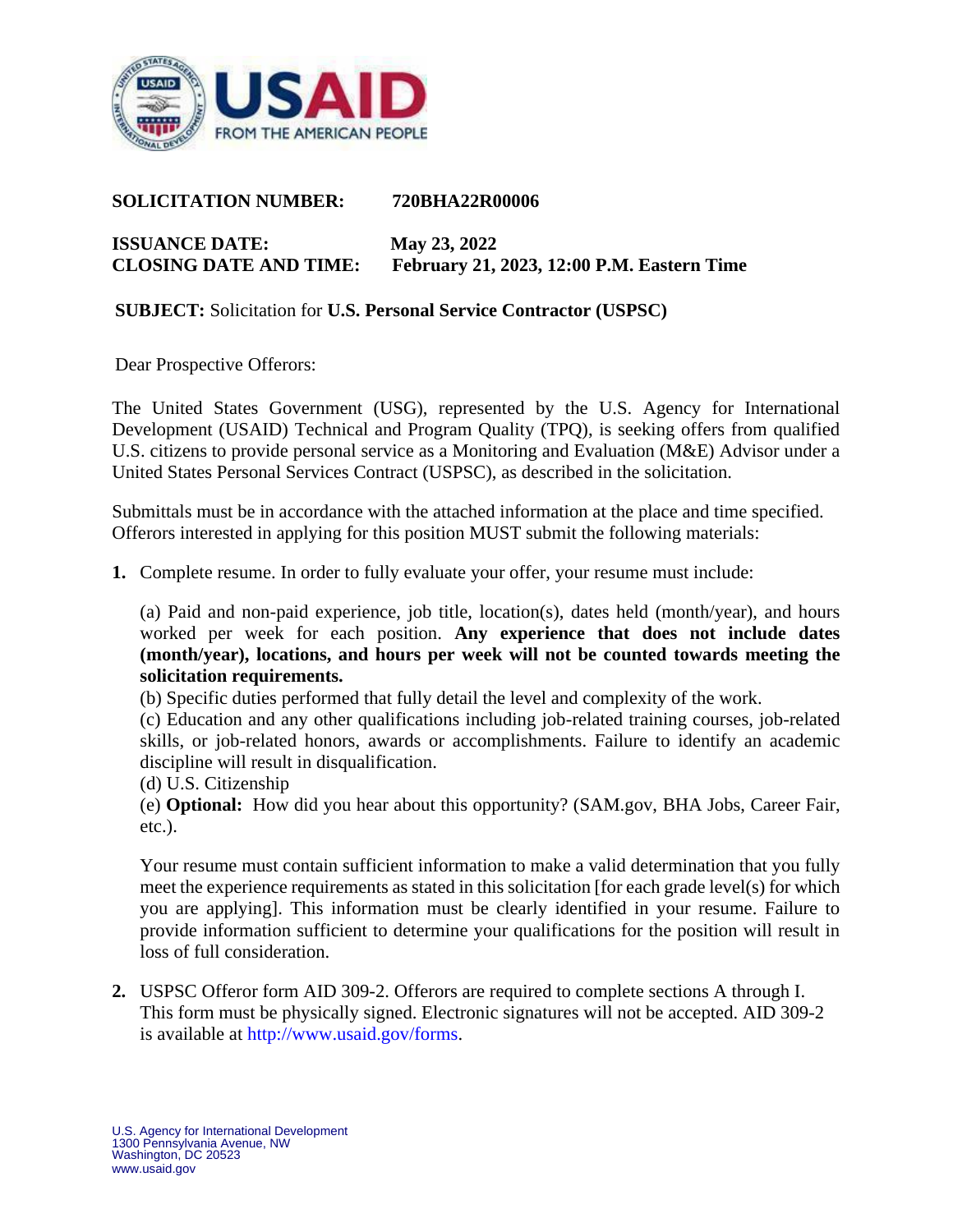## **NOTE REGARDING ENSURING ADEQUATE COVID-19 SAFETY PROTOCOLS FOR FEDERAL CONTRACTORS**

The contractor will be required to show proof that the contractor is fully vaccinated against COVID-19 on or before the first date of onboarding, or submit an approved reasonable accommodation to the CO. If the contractor does not meet this requirement the contract may be terminated.

# **NOTE REGARDING DATA UNIVERSAL NUMBERING SYSTEM (DUNS) NUMBERS AND THE SYSTEM FOR AWARD MANAGEMENT**

All USPSCs with a place of performance in the United States are required to have a Data Universal Numbering System (DUNS) number and be registered in the System for Award Management (SAM) database prior to receiving an award. You will be disqualified if you either fail to comply with this requirement or if your name appears on the excluded parties list. The selectee will be provided with guidance regarding this registration.

NOTE: As of March 28, 2018, all new **SAM.gov** entity registrations will now require a signed notarized letter identifying the authorized Entity administrator for the entity associated with the DUNS number. Additional information on the format of the notarized letter and where to submit can be found via the below Federal Service Desk link:

[https://www.fsd.gov/fsd-gov/answer.do?sysparm\\_kbid=d2e67885db0d5f00b3257d321f96194b&](https://www.fsd.gov/fsd-gov/answer.do?sysparm_kbid=d2e67885db0d5f00b3257d321f96194b&) sysparm\_search=kb0013183

Offerors can expect to receive a confirmation email when offer materials have been received. Offerors should retain for their records copies of all enclosures which accompany their offers. Your complete resume must be emailed to:

### **TPQ Recruitment Team**

E-Mail Address: [BHA.TPQRecruitment@usaid.gov](mailto:BHA.TPQRecruitment@usaid.gov) Website: [www.BHAjobs.net](http://www.bhajobs.net/)

Any questions on this solicitation may be directed to the TPQ Recruitment Team via the information provided above.

Sincerely,

Digitally signed by Sonja Stroud-Gooden Coolant-funtel Date: 2022.05.09 10:52:04 -04'00'

Sonja Stroud-Gooden Contracting Officer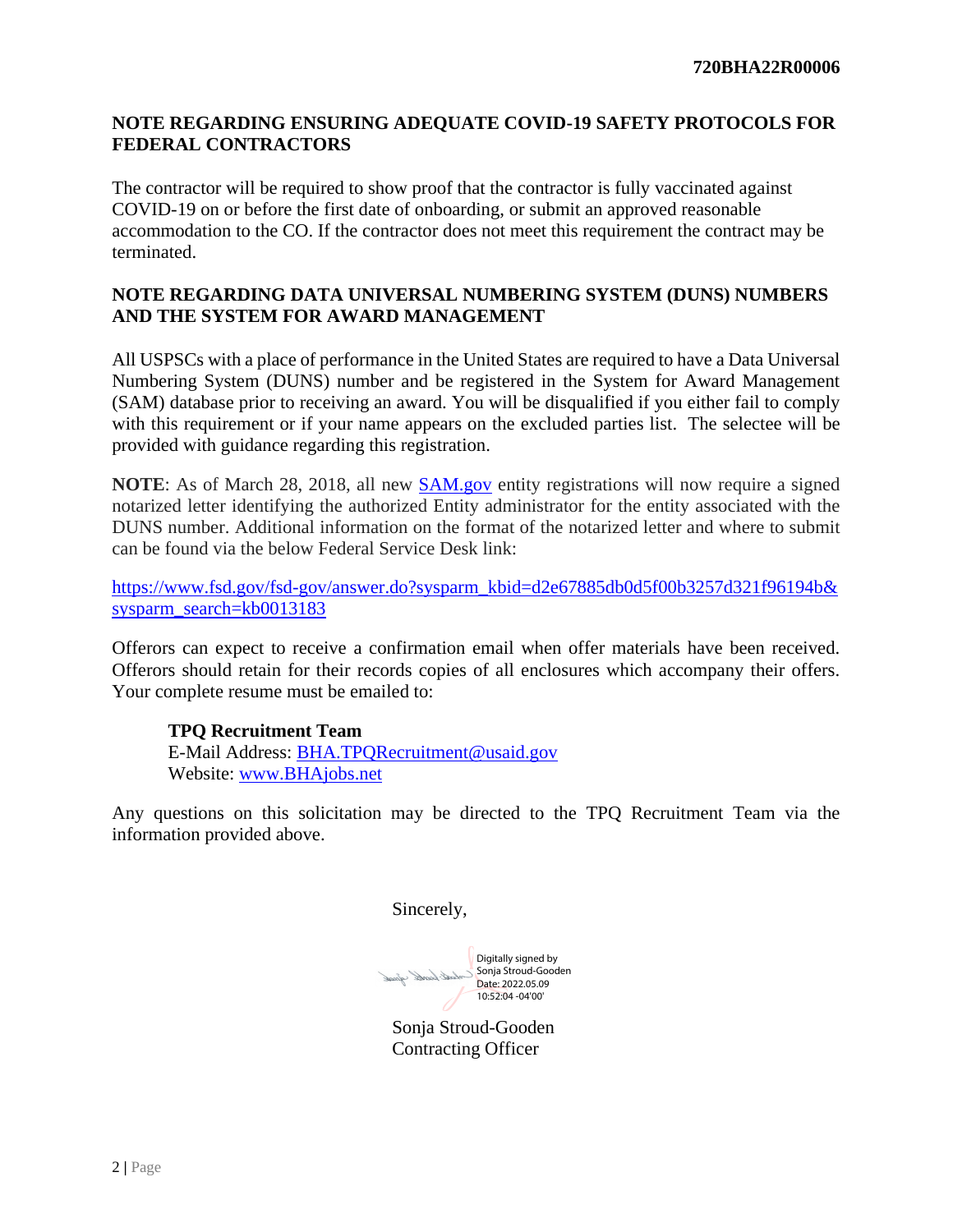# **I. GENERAL INFORMATION**

### **1. SOLICITATION NO.:** 720BHA22R00006

#### **2. ISSUANCE DATE:** May 23, 2022

# **3. CLOSING DATE AND TIME FOR RECEIPT OF OFFERS:** February 21, 2023, 12:00 P.M. Eastern Time

This solicitation is open and continuous until February 21, 2023. The following are the closing dates for each review period:

> June 23, 2022, 12:00 P.M. Eastern Time October 21, 2022, 12:00 P.M. Eastern Time February 21, 2023, 12:00 P.M. Eastern Time

Offerors not selected during a previous review period must reapply in order to be considered for positions available in subsequent review periods. A review period may be cancelled at **HBMO's discretion**.

- **4. POINT OF CONTACT:** TPQ Recruitment Team, [BHA.TPQRecruitment@usaid.gov](mailto:BHA.TPQRecruitment@usaid.gov)
- **5. POSITION TITLE:** Monitoring and Evaluation (M&E) Advisor (Multiple Positions)
- **6. MARKET VALUE:** Depending on the qualifications of the offeror, this position can be filled at either the GS-13 (\$106,823 - \$138,868) or GS-14 (\$126,233 - \$164,102) equivalent level, including Washington, D.C. locality pay.

Offerors who meet the minimum qualifications for a GS-13 will be considered for the GS-13 level positions. Offerors who meet the minimum qualifications for a GS-14 will be considered for the GS-14 level only.

#### **Salaries over and above the top of the pay range will not be entertained or negotiated.**

If the position is for a Washington based PSC, offerors who live outside the Washington, D.C. area will be considered for employment, but no relocation expenses will be reimbursed.

#### **7. PERIOD OF PERFORMANCE:** Five (5) years

**8. PLACE OF PERFORMANCE:** Washington, D.C

### **9. ELIGIBLE OFFERORS:** U.S. Citizens

**10. SECURITY LEVEL REQUIRED:** Ability to obtain and maintain a Secret up to Top Secret/Sensitive Compartmented Information level clearance as provided by USAID.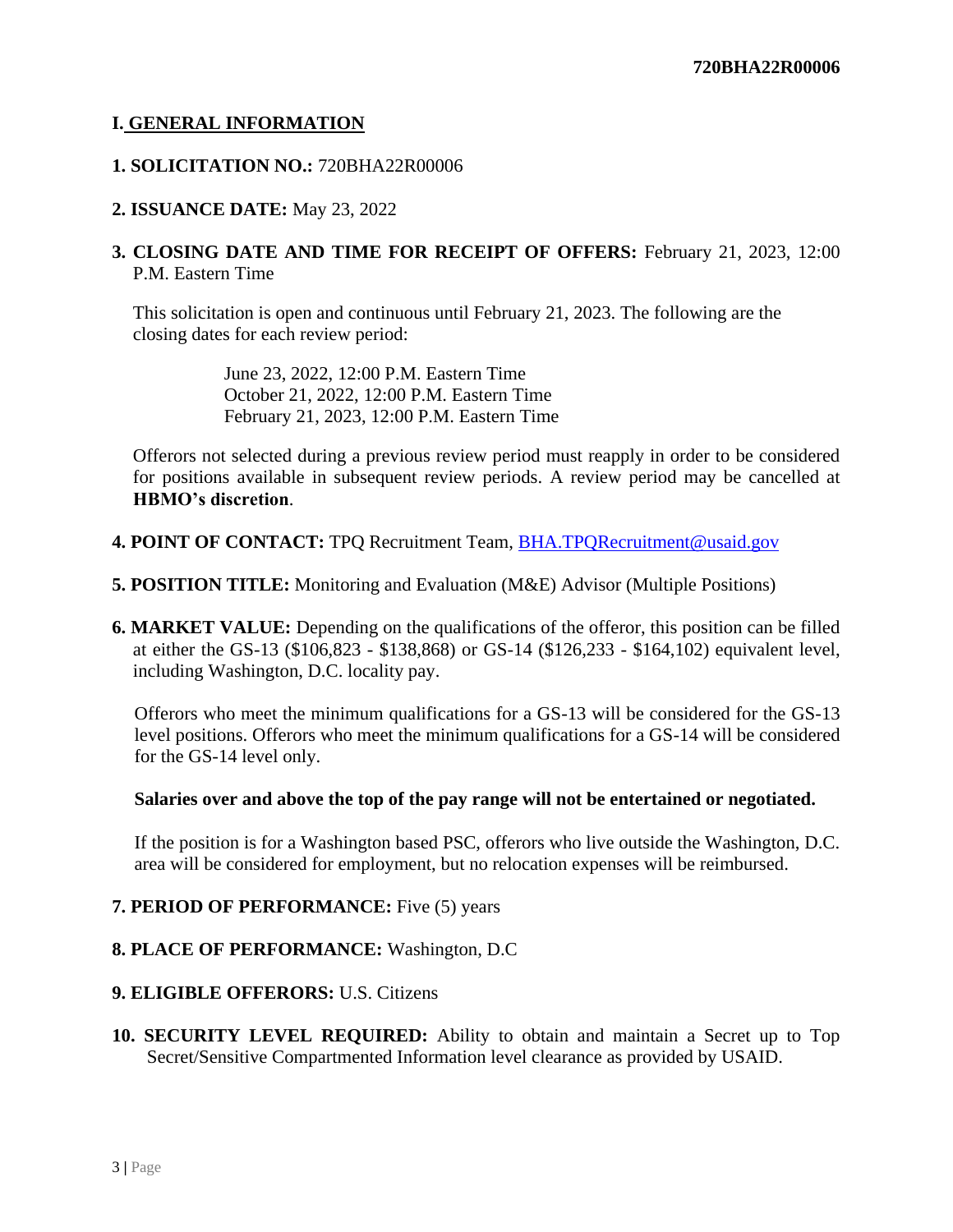# **11. STATEMENT OF DUTIES**

## POSITION DESCRIPTION

# **BACKGROUND**

The United States Agency for International Development (USAID)'s Bureau for Humanitarian Assistance (BHA) is responsible for facilitating and coordinating U.S. Government (USG) humanitarian assistance overseas in response to all types of international disasters, including slowonset disasters such as droughts or famine, natural disasters such as earthquakes or floods, or manmade disasters such as conflict or war. BHA is responsible for planning, coordinating, developing, achieving, monitoring, and evaluating international humanitarian assistance falling into two conceptual areas:

- *Humanitarian Response* activities comprise needs-based humanitarian assistance provided to save lives, alleviate suffering, and protect human dignity during and in the aftermath of emergencies. Humanitarian assistance is grounded in humanitarian principles and is directed toward the most vulnerable populations.
- *Early Recovery, Risk Reduction, and Resilience* (ER4) activities will set the initial foundations for longer-term recovery as appropriate, and will work in close conjunction with humanitarian assistance. Early recovery is an approach that supports communities impacted by crises to protect and restore basic systems and service delivery. Early recovery builds on humanitarian response efforts and establishes the initial foundations of long-term recovery. Early recovery activities are implemented for a specified, appropriate timeframe that assists populations recovering from an identifiable shock. Risk reduction is the prevention of new and reduction of existing disaster risk and management of residual risk, which contributes to strengthening resilience and to the achievement of sustainable development. Resilience is the ability of people, households, communities, countries, and systems to mitigate, adapt to, and recover from shocks and stresses in a manner that reduces chronic vulnerability and facilitates inclusive growth.

BHA has seven offices, as follows:

The Bureau's three geographic offices are: (1) Office of Africa; (2) Office of Asia, Latin America and the Caribbean; and (3) the Office of the Middle East, North Africa and Europe. Each geographic office designs, provides, and assesses humanitarian assistance for their respective regions, including assistance related to responding to, recovering from, and reducing the risk of man-made and natural disasters, while linking with other USAID investments that build resilience.

The Office of Global Policy, Partnerships, Programs, and Communications (G3PC) shapes and influences USAID's role within the international humanitarian system; leads engagement on a range of policy, programmatic, and operational issues; and positions the Agency to influence collective response to emergency needs across the globe.

The Office of Technical and Program Quality (TPQ) leads the Bureau's efforts to provide highquality programmatic and technical leadership, oversight, and guidance. In addition, TPQ leads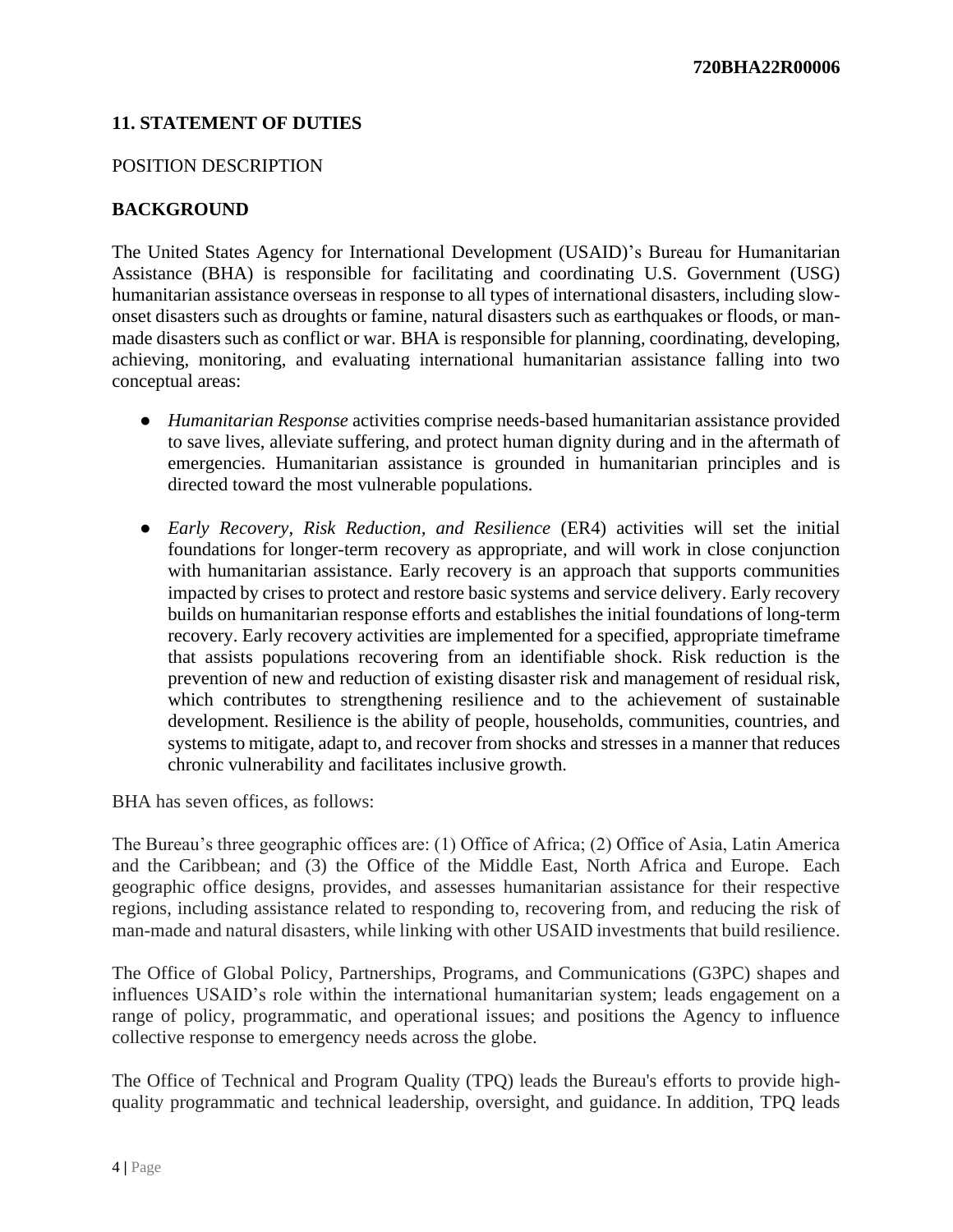the Bureau's external engagement with academia and coordinates research to advance the effectiveness, efficiency, and impact of humanitarian and multi-year programming.

The Office of Humanitarian Business and Management Operations (HBMO) is responsible for maintaining 24/7 operability by providing leadership, planning, quality assurance, technical expertise, and process management. HBMO ensures effective stewardship of the Bureau's support services, including workforce planning, staffing, financial management, internal controls, facilities operations and infrastructure.

The Office of Field and Response Operations (FARO) leads and manages operational assistance and the purchase and delivery of goods and services in response to declared foreign disasters and international humanitarian needs in key functional areas, including supply-chain management, procurement, logistics, oversight, and operational coordination with the U.S. military.

# **INTRODUCTION**

TPQ leads BHA's efforts to ensure high-quality programmatic and technical leadership, oversight, and guidance. TPQ captures, applies, and strengthens capacity in technical best practices, and contextually appropriate programmatic approaches focused on all dimensions of BHA programming from humanitarian response and transition into longer-term resilience programming, as well as risk analysis and early warning. TPQ is responsible for providing policy, normative guidance, tools, facilitation, and capacity building to assist the Bureau in achieving optimal humanitarian outcomes through strategic planning, activity design, consistent and effective performance monitoring, comprehensive and appropriate evaluation, and learning across the full spectrum of BHA responses and programming. TPQ promotes USAID's humanitarian voice through active participation and technical leadership in interagency and global fora, including leading the Bureau's technical engagement with academia and thought leaders. TPQ designs, supports, and coordinates research to advance the effectiveness, efficiency, and impact of BHA programming. TPQ leads BHA in meeting the increasing demand for technical support and guidance in all facets of the Bureau's work as the geographic and topical areas of coverage expands, and as the Bureau seeks increased technical and programmatic standardization, integration, and oversight to meet Agency, Congressional, and other demands.

The Design, Monitoring, Evaluation, and Applied Learning Division (DMEAL) leads BHA's efforts to ensure high-quality programming, rigor, and innovation through strategic planning and activity design, consistent and effective performance monitoring, comprehensive and appropriate evaluation, and learning across the full spectrum of BHA responses and programming. DMEAL is responsible for providing policy, normative guidance, tools, facilitation, and capacity building around core program cycle processes to assist the Bureau in achieving optimal humanitarian and resilience outcomes. DMEAL focuses on strengthening the capacity of BHA and partner staff and the generation, capture, sharing, and application of evidence and learning for adaptive management. DMEAL also plays a technical leadership role across BHA, the partner community, and USAID around key strategic approaches such as resilience, strategic integration, sustainability, and co-creation.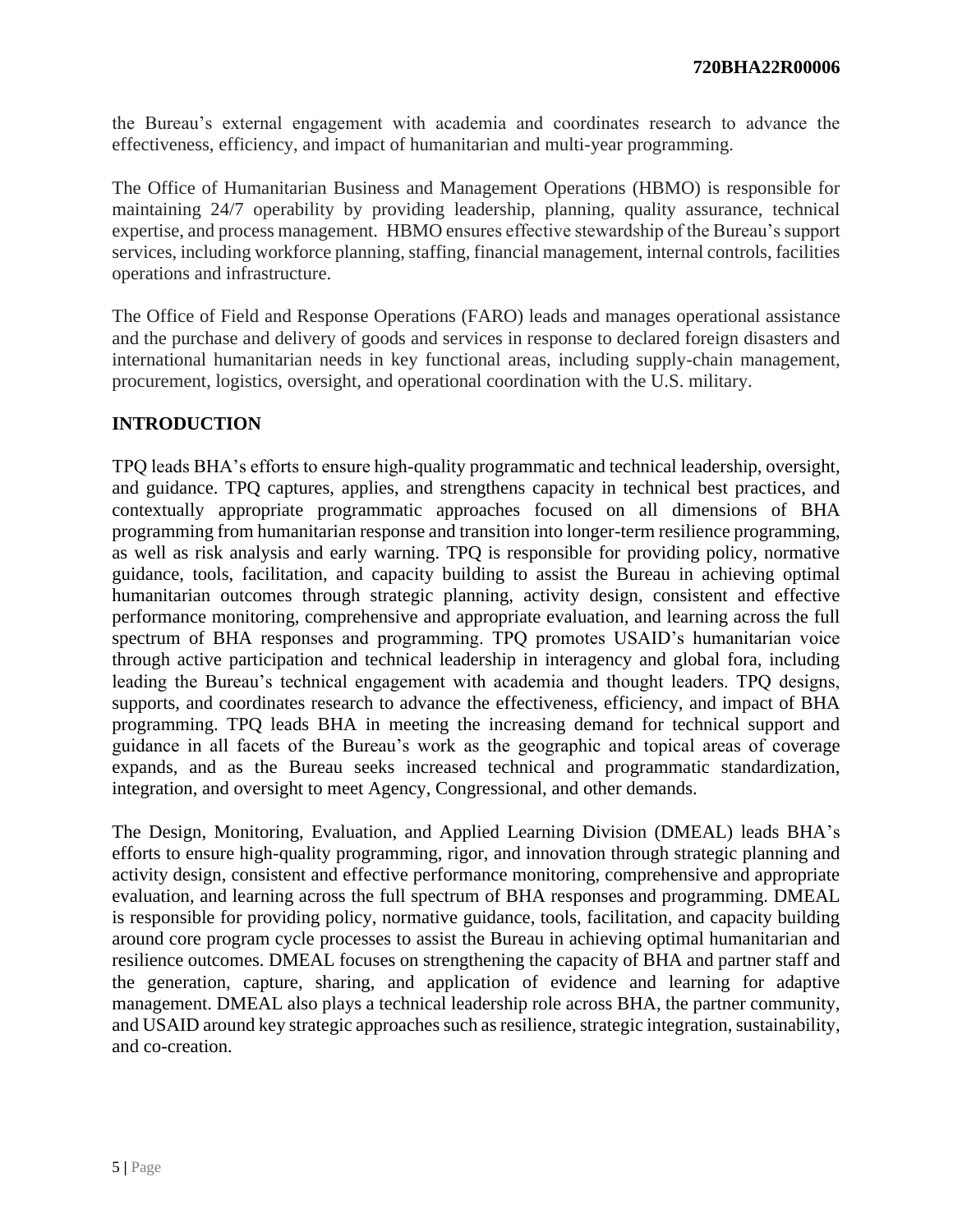## **OBJECTIVE**

USAID's BHA seeks Monitoring and Evaluation Advisors to lead BHA's efforts to monitor activity (project) performance systematically and effectively, and ensure BHA's strategies and programs are effective, efficient, relevant, accountable, and impactful.

### **DUTIES AND RESPONSIBILITIES**

The M&E Advisor will perform the following duties and responsibilities:

*At the GS-13 Equivalent Level:*

#### **Technical Assistance**

- Provide technical assistance to Third Party Monitoring contracts for the design and implementation of monitoring systems.
- Review monitoring approaches, indicators, and evaluation methods proposed in proposals for humanitarian response, early recovery, risk reduction, and resilience programs.
- Review semi-annual and annual results reports submitted by implementing partners; identify challenges and lessons learned, synthesize and aggregate data, and prepare summary reports.
- Assess needs for remote monitoring when necessary; advise appropriate remote monitoring approaches and tools; review third-party statements of work; provide technical support to third-party monitoring contracts; review appropriate and relevant reports.
- Independently lead and advise on and contribute to the development and implementation of evaluations, indicators, surveys, measurement approaches, and learning practices, including assisting with evaluation and selection of prospective monitoring and evaluation awards.
- Provide technical assistance to BHA, Missions, and partners' staff to design and implement monitoring systems for humanitarian response, early recovery, risk reduction, and resilience programs.
- Provide technical assistance in defining relevant qualifications and design and implementation of monitoring systems for the acquisition of Third Party Monitoring contracts.

### **Capacity Building**

- Develop checklists and other tools for humanitarian assistance officers to improve capacity and objectivity in field visits.
- Develop the capacity of BHA and implementing partner staff to implement BHA monitoring and evaluation requirements, and monitor BHA programs.

### **Data Analysis**

• Analyze quantitative and qualitative data as tools in assessing program performance; discerning lessons learned, and making recommendations for improved outcomes.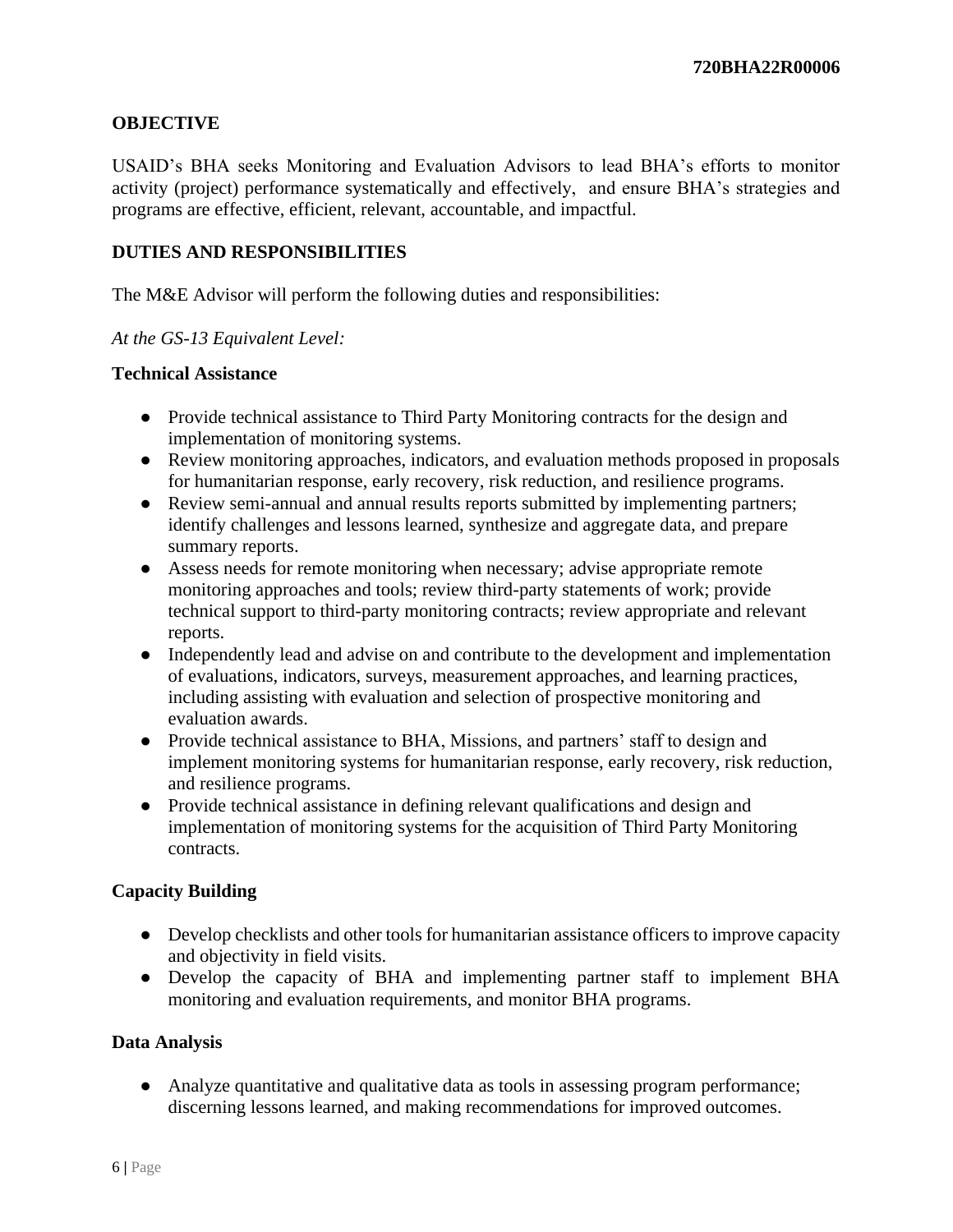- Synthesize evidence and best practices into written and oral learning products, including training materials, to build capabilities of Agency staff and partners.
- Answering key questions in analytic and learning agendas through designing, managing, and disseminating findings from analyses, research, and evaluations.
- Using various data mining tools, explore plausible relationships among different variables based on the theory of change of early recovery, risk reduction, and resilience programming. Provide technical assistance to BHA contractors and partners on data analysis and presentations;

# **Data Management**

- Review and edit performance data and reporting materials, submitted by BHA awardees; provide feedback to awardees or contractors as appropriate, and upload data to Feed the Future and other databases as requested by the M&E Team Lead.
- Manage performance data and update the M&E database regularly; ensure that BHA contractors and awardees comply with USAID and BHA data privacy and security policy; track submission of data to USAID data library.

# **Evaluation**

• Review evaluation scopes of work submitted by BHA awardees, research partners, and contractors; review proposed evaluators; design and participate in evaluations.

## **Coordination and Collaboration**

- Contribute to BHA internal and external documents, such as planning documents, BHA technical guidance, and internal guidance for humanitarian assistance officers.
- Coordinate with the other members of the M&E team; DMEAL division; with geographic offices and other relevant offices such as the Office of Global Policy, Partnerships, Programs, and Communications; TPQ, for technical support, training, data utilization, knowledge capture and sharing.
- Coordinate with the M&E teams in other bureaus, such as the Bureau for Policy, Planning, and Learning (PPL); Bureau for Resilience and Food Security (RFS), Bureau for Conflict and Violence Prevention (CVP), Bureau for Global Health (GH); Bureau for Development, Democracy, and Innovation (DDI); Bureau of Population, Refugees, and Migration (PRM); and with other key USAID partners on evaluations, best practices, and harmonization of indicators.
- Represent USAID or BHA at external events.
- Sign up for and serve, as needed, on the Washington-based Response Management Teams (RMTs), which provide services and support to Disaster Assistance Response Teams (DARTs) deployed in response to disasters. The duties on RMTs will vary.
- As needed, serve on DARTs which may require immediate (within 24 hours) deployment overseas for an extended period of time.
- As needed, may serve on temporary detail within the Bureau to meet operational needs during staff shortages. Duties performed while on detail will be aligned with the Team's existing duties and responsibilities and will be directly related to the statement of duties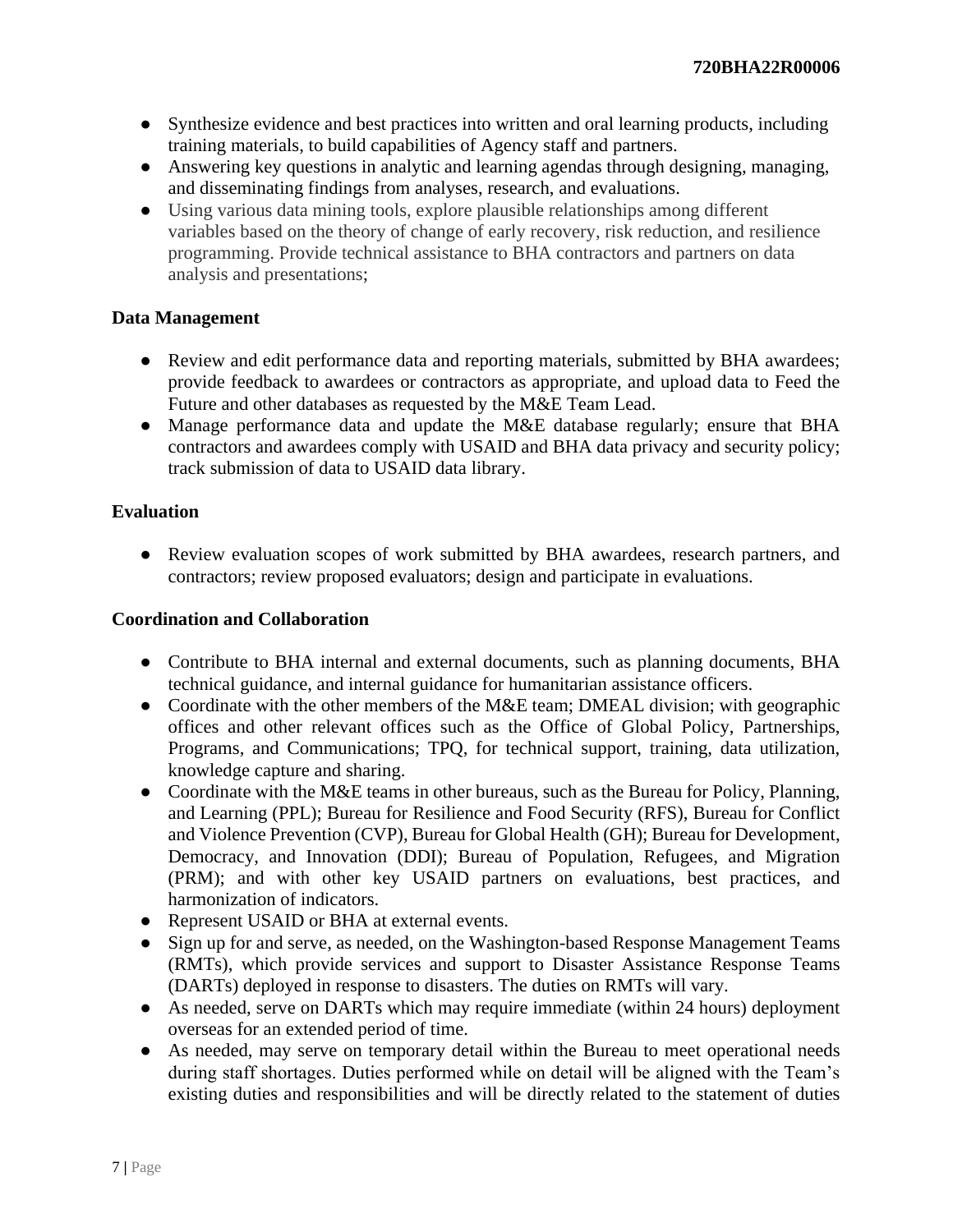provided.

- The Monitoring and Evaluation Advisor does not have supervisory responsibilities, however, the PSC may serve in an acting leadership role within the bureau in order to meet short-term staffing needs, not to exceed 120 days in a 12-month contract year.
- Become certified and serve as an Agreement Officer's Representative/Contracting Officer's Representative (AOR/COR), as assigned. The AOR/COR provides financial and programmatic oversight of all aspects of managing an agreement or contract; this includes but is not limited to. reviewing invoices, requests for approvals, program/project deliverables (i.e., work plans, annual reports, month status reports), travel requests, key personnel requests, and financial/budget reports. They are responsible for drafting and submitting annual contractor performance evaluation reports such as Contract/Assistance Performance Assessment Review System (CPARS/APARS). They prepare and review contract/assistance modifications documentation and assist the Contracting/Agreement Officer to ensure performance is compliant with the terms and conditions of the contract/agreement, the Federal Acquisition Regulation (FAR), and other relevant USAID policy. AOR/CORs are responsible for all related requirements in the COR designation letter and the AOR designation letter.

# *At the GS-14 Equivalent Level:*

The M&E Advisor will perform the following in addition to the duties and responsibilities outlined above at the GS-13 level:

### **Leadership**

- Provide high-level technical and strategic leadership on a wide range of technical areas in monitoring and evaluation as practiced in the humanitarian context, risk reduction, and resilience programs; identify emerging M&E approaches, methods, and tools including geospatial, and other remote data collection tools to expand data collection in nonpermissive and/or pandemic environments.
- Provide expert technical leadership to the BHA M&E Team to identify emerging monitoring and evaluation methods and tools including earth observation data, machine learning tools, and other remote data collection and methods.

### **Capacity Building**

- Develop new or update existing monitoring and evaluation guidance for humanitarian response, risk reduction, and resilience programs for internal and external communications. Periodically review, update, and/or create new performance indicators in coordination and collaboration with other technical teams within the Office or within the Agency, when relevant and appropriate.
- Develop new or update existing trainings, workshops, and other capacity building initiatives, materials, and resources for BHA/Washington staff, BHA Mission staff, and implementing partners; deliver trainings, workshops, brown bags, and other engagements to build capacity of BHA and Agency staff and implementing partners.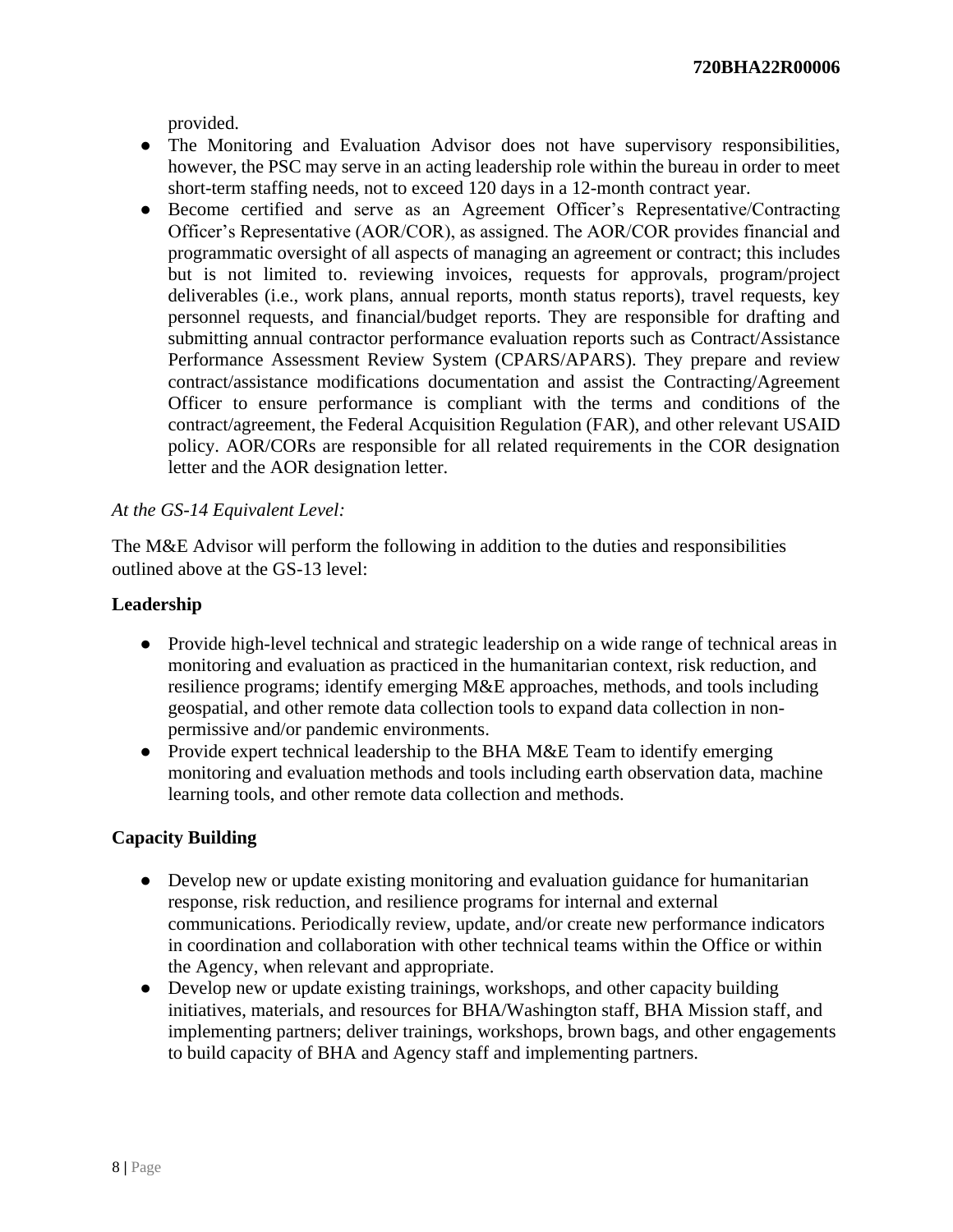### **Coordination and Collaboration**

• Coordinate strategic engagement with the regional Missions and regional humanitarian advisors to understand monitoring and evaluation needs for the region, periodically check in to receive feedback and tailor M&E support based on the needs.

#### **Evaluation**

- Lead, advise on, conduct, and review complex analyses and evaluations in support of humanitarian response, recovery, risk reduction, resilience and food security programs, and processes, including areas where definitions, methods, and/or data are incomplete, controversial, or uncertain.
- Integrate results of various evaluations and analyses into comprehensive technical briefings, reports, and technical papers.
- Lead the design, procurement, management, and dissemination of external performance or impact evaluations and other analyses to answer key questions relevant to the programs overseen by BHA.
- Develop or update monitoring and evaluation guidance for humanitarian response, risk reduction, and resilience programs for internal and external communications. Periodically review and updates indicators.
- Sign up for, and serve, as needed, on Washington-based Response Management Teams (RMTs), which provide services and support to Disaster Assistance Response Teams (DARTs) deployed in response to disasters. The duties on RMTs will vary.
- As needed, serve on DARTs which may require immediate (within 24 hours) deployment overseas for an extended period of time.
- As needed, may serve on temporary detail within the Bureau to meet operational needs during staff shortages. Duties performed while on detail will be aligned with the Team's existing duties and responsibilities and will be directly related to the statement of duties provided.
- The Monitoring and Evaluation Advisor does not have supervisory responsibilities, however, the PSC may serve in an acting leadership role within the bureau in order to meet short-term staffing needs, not to exceed 120 days in a 12-month contract year.
- Become certified and serve as an Agreement Officer's Representative/Contracting Officer's Representative (AOR/COR), as assigned. The AOR/COR provides financial and programmatic oversight of all aspects of managing the agreement or contract; this includes but is not limited to reviewing invoices, requests for approvals, program/project deliverables (i.e., work plans, annual reports, month status reports), travel requests, key personnel requests, and financial/budget reports. They are responsible for drafting and submitting the annual contractor performance evaluation in Contract/Assistance Performance Assessment Review System (CPARS/APARS). They prepare and review contract/assistance modifications documentation and assist the Contracting/Agreement Officer to ensure performance is compliant with the terms and conditions of the contract/agreement, the FAR, and USAID policy. AOR/CORs are responsible for all related requirements in the [COR designation letter](https://www.usaid.gov/ads/policy/300/302mar) and the [AOR designation letter.](https://www.usaid.gov/ads/policy/300/303mai)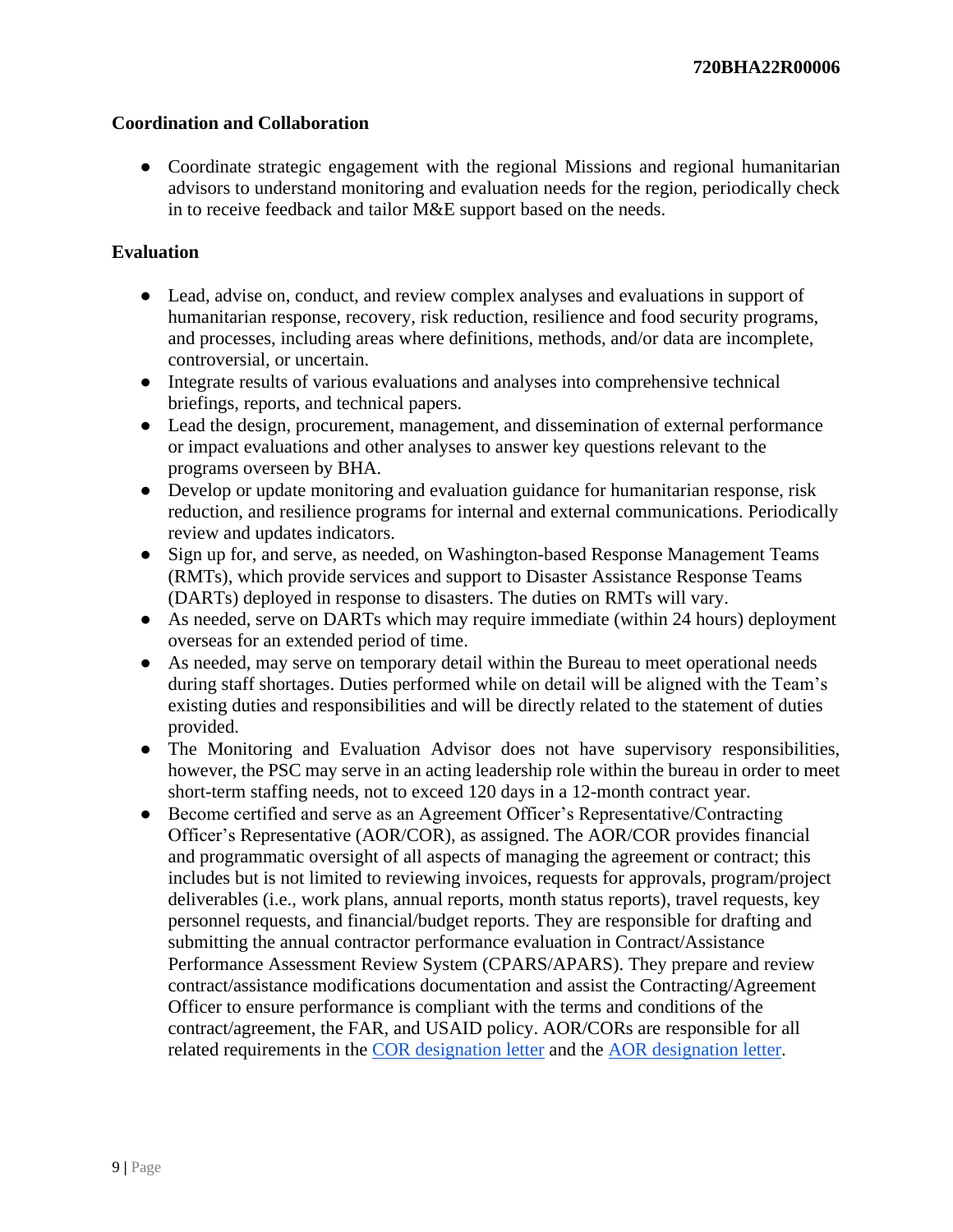#### SUPERVISORY RELATIONSHIP:

The M&E Advisor will take direction from and will report to the M&E Team Lead in BHA/TPQ/DMEAL or his/her designee.

#### SUPERVISORY CONTROLS:

#### *At the GS-13 Level:*

Supervisor sets overall objectives and resources available; the USPSC consults with the supervisor to develop deadlines, projects, and work to be done. The USPSC is responsible for planning and carrying out assignments. The USPSC is responsible for planning approaches or methodology to be used in carrying out assignments.

#### *At the GS-14 Level:*

Supervisor provides administrative directions in terms of broadly defined missions or functions. The USPSC independently plans, designs and carries out programs, projects, studies or other work. Results are considered authoritative and are normally accepted without significant change.

# **12. PHYSICAL DEMANDS**

The work is generally sedentary and does not pose undue physical demands. During deployment on DARTs (if required), and during site visits, there may be some additional physical exertion including long periods of standing, walking over rough terrain, or carrying of moderately heavy items (less than 50 pounds).

### **13. WORK ENVIRONMENT**

Work is primarily performed in an office setting. During deployment on DARTs (if required), and during site visits, the work may additionally involve special safety and/or security precautions, wearing of protective equipment, and exposure to severe weather conditions.

**14. START DATE:** Immediately, once necessary clearances are obtained.

### **II. MINIMUM QUALIFICATIONS REQUIRED FOR THIS POSITION**

### **EDUCATION/EXPERIENCE REQUIRED FOR THIS POSITION**

(Determines basic eligibility for the position. Offerors who do not meet all of the education and experience factors are considered NOT qualified for the position.)

At the GS-13 Level:

A Bachelor's degree preferably with significant study in or pertinent to the specialized field, including but not limited to, economics, agricultural economics, biostatistics, statistics, nutrition with a focus on econometrics or statistics, or other related fields with course work and experience in quantitative techniques or analysis plus a minimum of seven (7) years of progressively responsible experience working in monitoring and evaluation as it is practiced in the field of humanitarian assistance including resilience programs.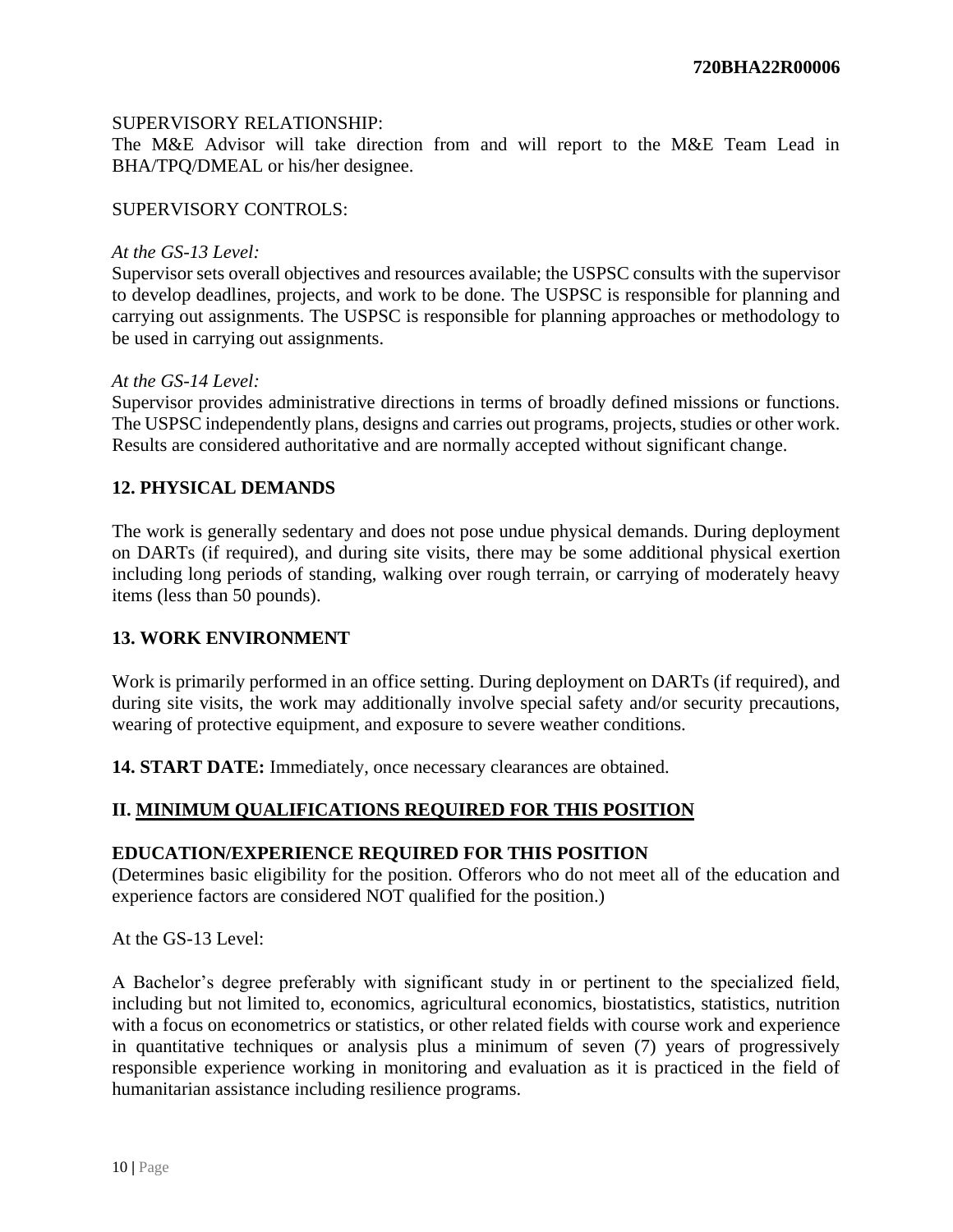# **OR**

A Master's degree preferably with significant study in or pertinent to the specialized field, including but not limited to, economics, agricultural economics, biostatistics, statistics, nutrition with a focus on econometrics or statistics, or other related fields with course work and experience in quantitative techniques or analysis plus five (5) years of progressively responsible experience working in monitoring and evaluation as it is practiced in the field of humanitarian assistance including resilience programs.

# **OR**

A PhD from an accredited U.S. or internationally recognized institution with experience in data analysis, or in a field with a focus on econometrics or statistics, or other related fields with quantitative coursework, plus a minimum of three (3) years of professional experience in humanitarian assistance including resilience programs.

# *At the GS-14 Level:*

A Bachelor's degree preferably with significant study in or pertinent to the specialized field including, but not limited to, economics, agricultural economics, biostatistics, statistics, nutrition with a focus on econometrics or statistics, or other related fields with course work and experience in quantitative techniques or analysis plus a minimum of nine (9) years of progressively responsible experience working in monitoring and evaluation as it is practiced in the field of humanitarian assistance including resilience programs.

# **OR**

A Master's degree preferably with significant study in or pertinent to the specialized field, including but not limited to, economics, agricultural economics, biostatistics, statistics, nutrition with a focus on econometrics or statistics, or other related fields, with course work and experience in quantitative techniques or analysis plus a minimum of seven (7) years of progressively responsible experience working in monitoring and evaluation as it is practiced in the field of humanitarian assistance including resilience programs.

# **OR**

A PhD from an accredited U.S. or internationally recognized institution with experience in data analysis, or in a field with a focus on econometrics or statistics, or other related fields with quantitative coursework, plus a minimum of five (5) years of professional experience in humanitarian assistance including resilience programs.

# **III. EVALUATION AND SELECTION FACTORS**

The Government may award a contract without discussions with offerors in accordance with FAR 52.215-1. The CO reserves the right at any point in the evaluation process to establish a competitive range of offerors with whom negotiations will be conducted pursuant to FAR 15.306(c). In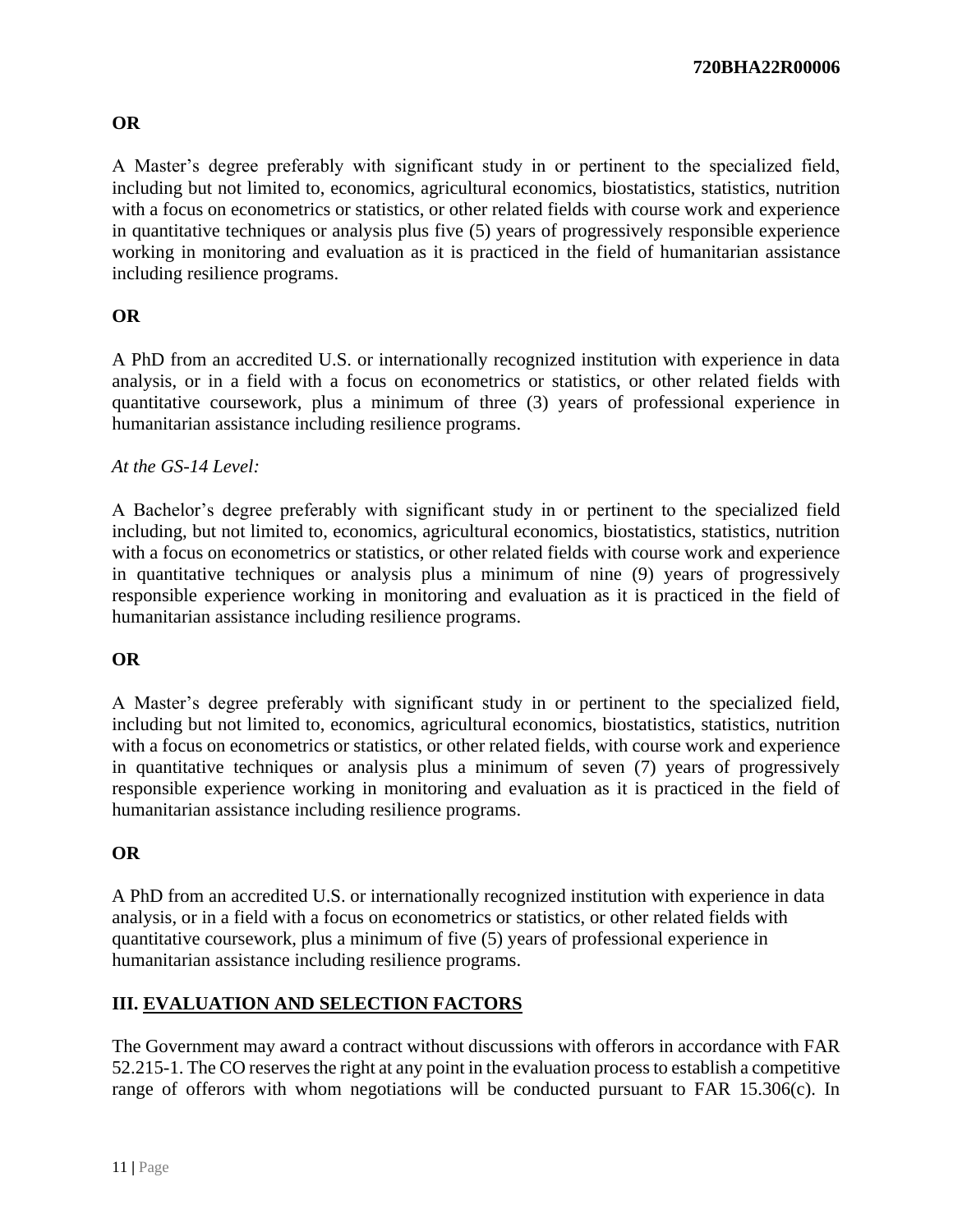accordance with FAR 52.215-1, if the CO determines that the number of offers that would otherwise be in the competitive range exceeds the number at which an efficient competition can be conducted, the CO may limit the number of offerors in the competitive range to the greatest number that will permit an efficient competition among the most highly rated offers. FAR provisions of this solicitation are available at [https://www.acquisition.gov/browse/index/far.](https://www.acquisition.gov/browse/index/far)

# **SELECTION FACTORS**

(Determines basic eligibility for the position. Offerors who do not meet all of the selection factors are considered NOT qualified for the position.)

- Offeror is a U.S. Citizen.
- Complete resume submitted. See cover page for resume requirements. Experience that cannot be quantified will not be counted towards meeting the solicitation requirements.
- USPSC Offeror form AID 309-2. Offerors are required to complete sections A through I. This form must be physically signed. Electronic signatures will not be accepted.
- Ability to obtain and maintain a Secret up to Top Secret/Sensitive Compartmented Information level clearance as provided by USAID.
- Ability to obtain and maintain a Department of State medical clearance throughout the contract.
- Must not appear as an excluded party in the System for Award Management (SAM.gov).
- Satisfactory verification of academic credentials.

# **OFFEROR RATING SYSTEM**

The offeror rating system factors are used to determine the competitive ranking of qualified offerors in comparison to other offerors. Offerors must demonstrate the rating factors outlined below within their resume, as they are evaluated strictly by the information provided. The evaluation of writing tests will also take into consideration the quality of written responses. Aspects of written responses including, but not limited to typos, grammatical errors, spelling errors, and incomplete sentences will be factored into the evaluation process. The rating factors are as follows:

### **Matrix for GS-13 Equivalent (30 points)**

### **Professional Technical Experience (13 points)**

- Experience in in-person performance monitoring methods and tools and remote tools as they are practiced in humanitarian assistance or resilience programs.
- Experience in leading or advising on the development of evaluation scopes of work or protocol as they are practiced in humanitarian assistance or resilience programs.
- Experience in developing indicator reference sheets.
- Experience in designing and implementing quantitative surveys (including survey methods) as used in humanitarian assistance or resilience programs.
- Experience in providing technical assistance to field teams or partners for the design and implementation of monitoring systems of humanitarian assistance or resilience programs.

### **Data Analysis and Management (14 points)**

● Experience in analyzing quantitative survey data using analytical software (i.e., SPSS, STATA, SAS, and R), qualitative information using either a software or matrix, producing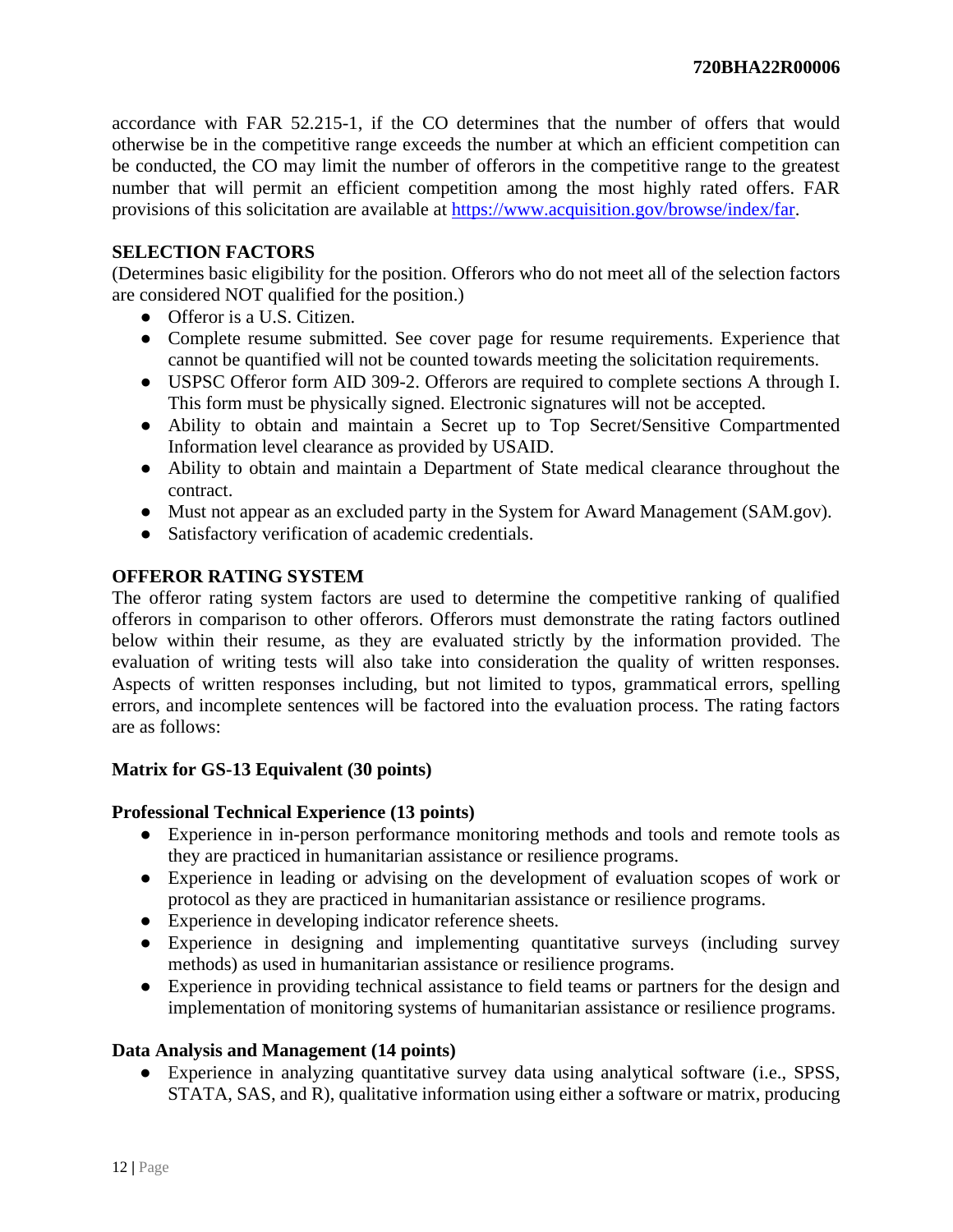reports and briefers, giving oral presentations, and developing or managing quantitative or qualitative data bases.

● Experience in using advanced analytics to develop predictive models or multivariate models to explore plausible relationships between different variables.

### **Coordination and Collaboration (3 points)**

● Experience in inter- or intra-organizational coordination to achieve common objectives.

#### **Matrix for GS-14 Equivalent (30 points)**

#### **Professional Technical Experience (10 points)**

- Demonstrated experience in in-person performance monitoring methods and tools and remote tools as they are practiced in humanitarian assistance or resilience programs.
- Demonstrated experience in leading or advising on the development of evaluation scopes of work or protocol as they are practiced in humanitarian assistance or resilience programs.
- Demonstrated experience in developing indicator reference sheets.
- Demonstrated experience in designing and implementing quantitative surveys (including survey methods) as used in humanitarian assistance or resilience programs.
- Demonstrated experience in providing technical assistance to field teams or partners for the design and implementation of monitoring systems of humanitarian assistance or resilience programs.

#### **Data Analysis and Management (10 points)**

- Experience in analyzing quantitative survey data using analytical software (i.e., SPSS, STATA, SAS, and R), qualitative information using either a software or matrix, producing reports and briefers, and giving oral presentations.
- Experience in using advanced analytics to develop predictive models or multivariate models to explore plausible relationships between different variables.

### **Coordination and Collaboration (4 points)**

● Experience in inter- and intra-organizational coordination to achieve common objectives.

### **Leadership (4 points)**

● Experience in providing high-level technical or strategic leadership to an organization on a wide range of technical areas in M&E, identifying emerging M&E tools as practiced in the humanitarian assistance or resilience programming context and personnel conflict management.

### **Capacity Building (2 points)**

● Experience in developing or updating M&E guidance for humanitarian assistance or resilience programs for internal or external communications.

#### **Interview Performance (45 points)**

### **Timed Writing Test (20 points)**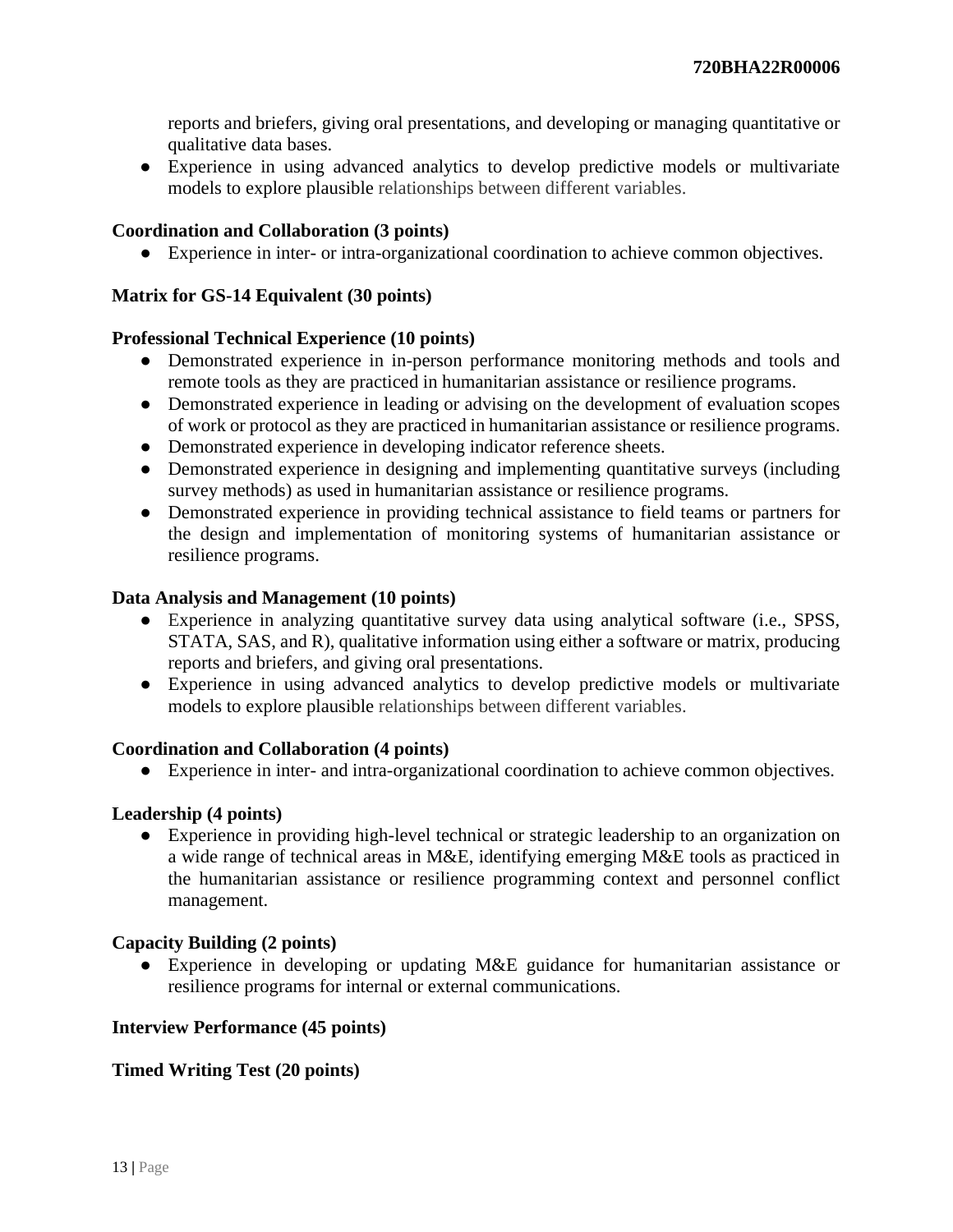### **Satisfactory Professional Reference Checks (5 points)**

#### **Total Possible Points: 100**

**BASIS OF RATING:** Offerors who meet the Education/Experience requirements and Selection Factors will be further evaluated in accordance with the Offeror Rating System. Those offerors determined to be competitively ranked may also be evaluated on interview performance and satisfactory professional reference checks.

Offerors are required to address each factor of the Offeror Rating System in their resume, describing specifically and accurately what experience, training, education and/or awards they have received as it pertains to each factor. Be sure to include your name and the announcement number at the top of each additional page. Failure to address the selection factors and/or Offeror Rating System factors may result in not receiving credit for all pertinent experience, education, training and/or awards.

The most qualified offerors may be interviewed and required to provide a writing sample. BHA will not pay for any expenses associated with the interviews. Professional references and academic credentials will be evaluated for offerors being considered for selection package.

Note: Please be advised that references may be obtained independently from other sources in addition to the ones provided by an offeror. BHA reserves the right to select additional offerors if vacancies become available during future phase of the selection process.

### **IV. SUBMITTING AN OFFER**

Offers must be **received** by the closing date and time at the address specified in the cover letter.

Qualified individuals are **required** to submit:

**1. Complete resume.** In order to fully evaluate your offer, your resume must include:

(a) Paid and non-paid experience, job title, location(s), dates held (month/year), and hours worked per week for each position. **Any experience that does not include dates (month/year), locations, and hours per week will not be counted towards meeting the solicitation requirements.**

(b) Specific duties performed that fully detail the level and complexity of the work.

(c) Education and any other qualifications including job-related training courses, job-related skills, or job-related honors, awards or accomplishments. Failure to identify an academic discipline will result in disqualification.

(d) U.S. Citizenship

(e) **Optional:** How did you hear about this opportunity? (SAM.gov, BHA Jobs, Career Fair, etc.).

Your resume must contain sufficient information to make a valid determination that you fully meet the experience requirements as stated in this solicitation [for each grade level(s) for which you are applying]. This information must be clearly identified in your resume. Failure to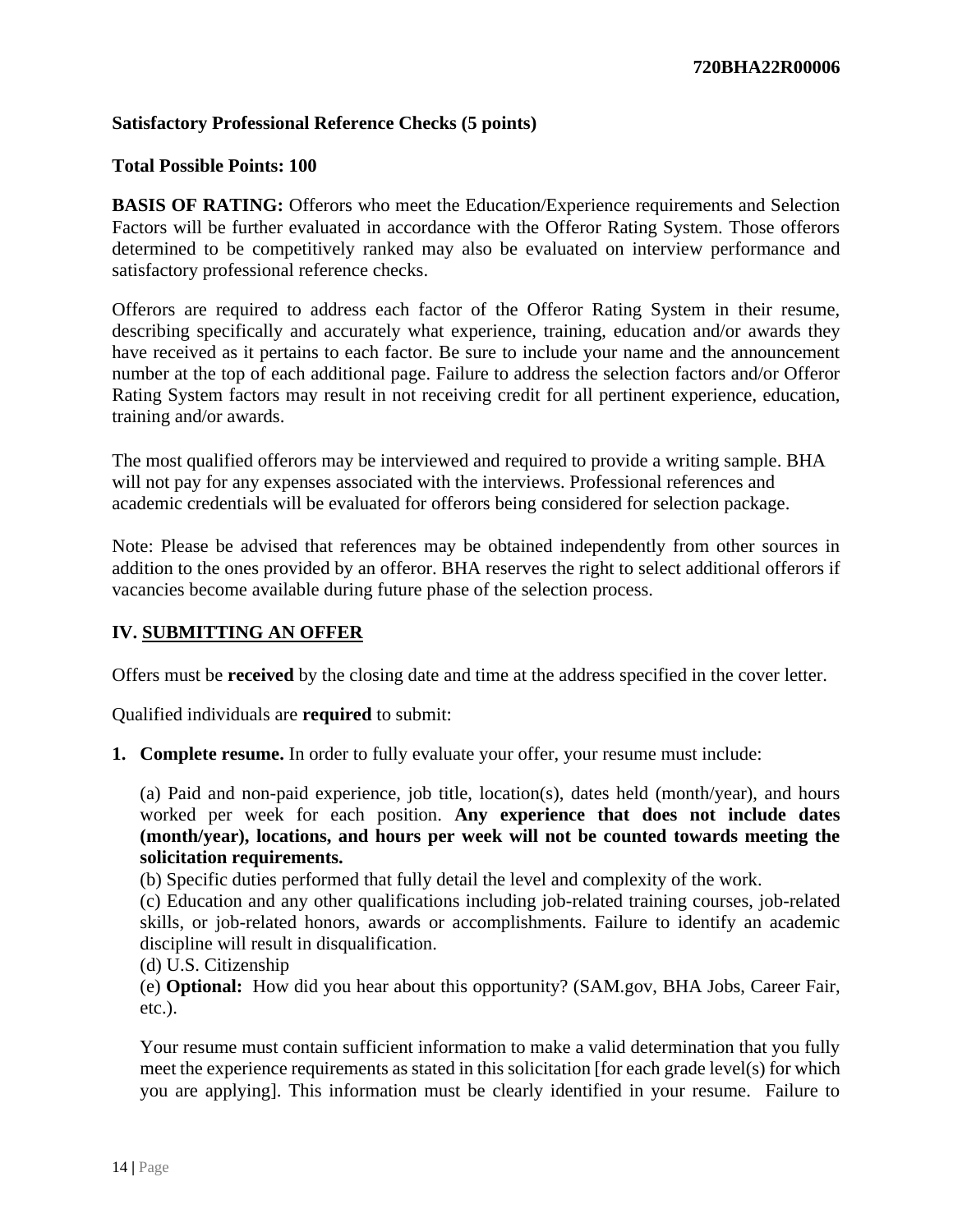provide information sufficient to determine your qualifications for the position will result in loss of full consideration.

**2. USPSC Offeror form AID 309-2**. Offerors are required to complete sections A through I. This form must be physically signed. Electronic signatures will not be accepted. AID 309-2 is available at http://www.usaid.gov/forms.

Additional documents submitted will not be accepted.

By submitting your offer materials, you certify that all of the information on and attached to the offer is true, correct, complete, and made in good faith. You agree to allow all information on and attached to the offer to be investigated. False or fraudulent information on or attached to your offer may result in you being eliminated from consideration for this position, or being terminated after award, and may be punishable by fine or imprisonment.

To ensure consideration of offers for the intended position, please reference the solicitation number on your offer, and as the subject line in any email.

# **DOCUMENT SUBMITTALS**

**Via email**: [BHA.TPQRecruitment@usaid.gov](mailto:BHA.TPQRecruitment@usaid.gov)

**NOTE:** If the full security application package is not submitted within 30 days after the Office of Security determines eligibility, the offer may be rescinded. If a Secret security clearance is not obtained within nine months after offer acceptance, the offer may be rescinded. If Top Secret is required, and clearance is not obtained within nine months after award, USAID may terminate the contract at the convenience of the government. If Sensitive Compartmented Information (SCI) access is not obtained within nine months after Top Secret clearance is granted, USAID may terminate the contract at the convenience of the government.

**NOTE:** If the full medical clearance package is not submitted within two months after offer acceptance, the offer may be rescinded. If a Department of State medical clearance is not obtained; the offer may be rescinded.

### **NOTE REGARDING GOVERNMENT OBLIGATIONS FOR THIS SOLICITATION**

This solicitation in no way obligates USAID to award a PSC contract, nor does it commit USAID to pay any cost incurred in the preparation and submission of the offer.

# **NOTE: REGARDING ADEQUATE SAFETY PROTOCOLS FOR FEDERAL CONTRACTORS**

Ensuring Adequate COVID Safety Protocols for Federal Contractors, dated September 9, 2021 (published in the Federal Register on September 14, 2021, 86 FR 50985). (c) Personal Services Contracts with individuals. As a matter of policy, the contractor must comply with the USAID's guidance applicable to direct-hire federal employees.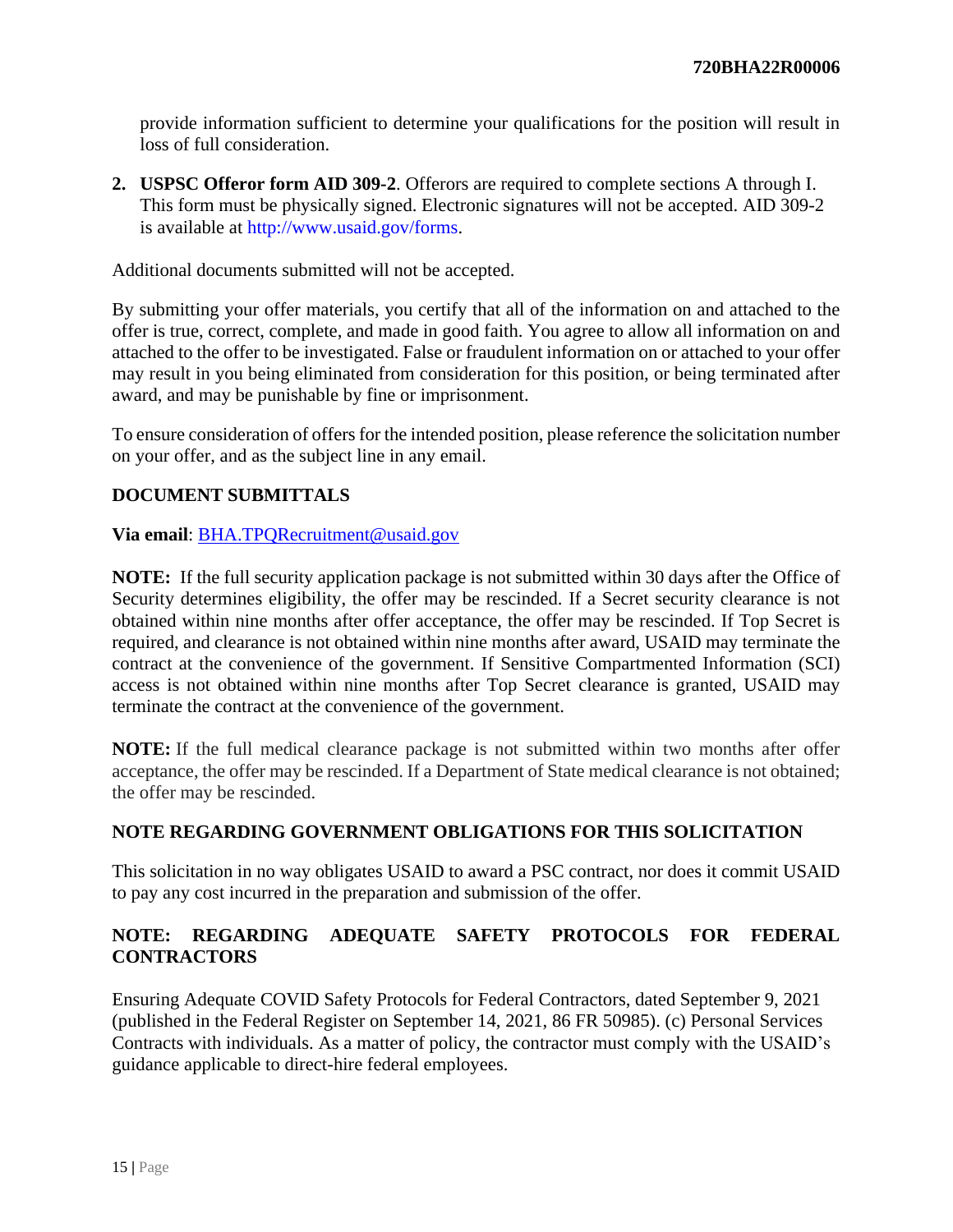# **NOTE REGARDING DATA UNIVERSAL NUMBERING SYSTEM (DUNS) NUMBERS AND THE SYSTEM FOR AWARD MANAGEMENT**

All USPSCs with a place of performance in the United States are required to have a Data Universal Numbering System (DUNS) number and be registered in the System for Award Management (SAM) database prior to receiving an offer. You will be disqualified if you either fail to comply with this requirement or if your name appears on the excluded parties list. The selectee will be provided with guidance regarding this registration.

**NOTE:** Registration for a DUNS number is **FREE**.

For general information about DUNS Numbers, please refer to Federal Acquisition Regulation (FAR) Clause 52.204-6, Unique Entity Identifier at [https://www.acquisition.gov/far/part-](https://www.acquisition.gov/far/part-52#FAR_52_204)[52#FAR\\_52\\_204](https://www.acquisition.gov/far/part-52#FAR_52_204) and FAR 52.204-7, System for Award Management at [https://www.acquisition.gov/far/part-52#FAR\\_52\\_204](https://www.acquisition.gov/far/part-52#FAR_52_204) or [www.sam.gov.](http://www.sam.gov/)

# **V. LIST OF REQUIRED FORMS PRIOR TO AWARD**

The CO will provide instructions about how to complete and submit the following forms after an offeror is selected for the contract award.

Forms outlined below can be found at:

<http://www.usaid.gov/forms/> or at<http://www.forms.gov/bgfPortal/main.do>

- **1.** Resume.
- **2.** USPSC Offeror Form (AID 309-2)
- **3.** Medical History and Examination Form (DS-6561). \*\*
- **4.** Questionnaire for Sensitive Positions (for National Security) (SF-86), or \*\*
- **5.** Questionnaire for Non-Sensitive Positions (SF-85). \*\*
- **6.** Finger Print Card (FD-258). \*\*
- **7.** Employment Eligibility Verification (I-9 Form). \*\*

\*\* Forms 3 through 7 shall be completed **ONLY** upon the advice of the Contracting Officer that an offeror is the successful candidate for the job.

### **VI. BENEFITS AND ALLOWANCES**

As a matter of policy, and as appropriate, a USPSC is normally authorized the following benefits and allowances:

### 1. BENEFITS:

- (a) Employer's FICA Contribution
- (b) Contribution toward Health & Life Insurance
- (c) Pay Comparability Adjustment
- (d) Annual Increase (pending a satisfactory performance evaluation)
- (e) Eligibility for Worker's Compensation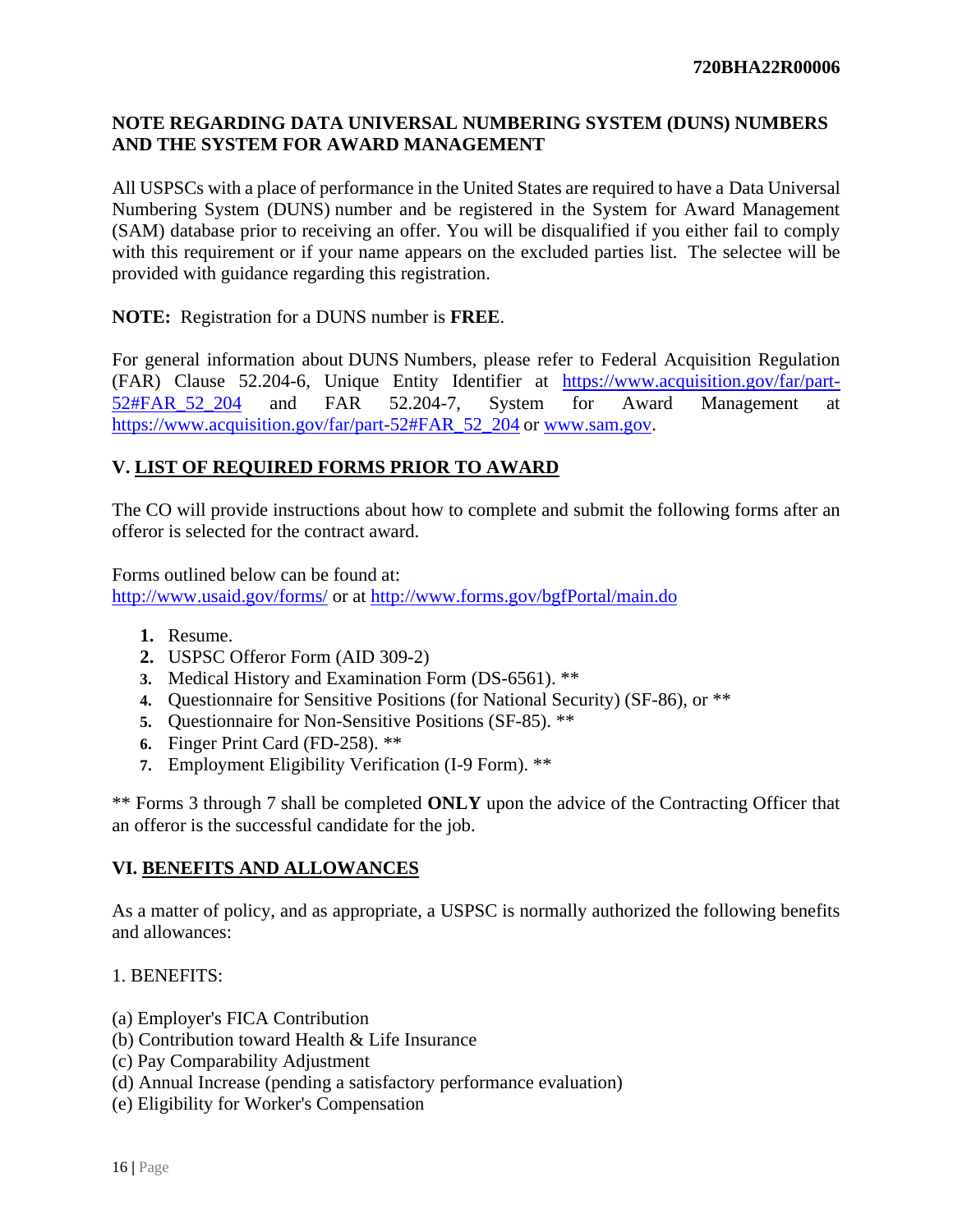## (f) Annual and Sick Leave

## 2. ALLOWANCES

Section numbers refer to rules from the Department of State Standardized Regulations (Government Civilians Foreign Areas), available at [https://aoprals.state.gov/content.asp?content\\_id=282&menu\\_id=101](https://aoprals.state.gov/content.asp?content_id=282&menu_id=101)

(a) Temporary Lodging Allowance (Section 120).

- (b) Living Quarters Allowance (Section 130).
- (c) Post Allowance (Section 220).
- (d) Supplemental Post Allowance (Section 230).
- (e) Separate Maintenance Allowance (Section 260).
- (f) Education Allowance (Section 270).
- (g) Education Travel (Section 280).
- (h) Post Differential (Chapter 500).
- (i) Payments during Evacuation/Authorized Departure (Section 600), and
- (j) Danger Pay (Section 650).

# **VII. TAXES**

USPSCs are required to pay Federal income taxes, FICA, Medicare and applicable State Income taxes.

# **VIII. USAID REGULATIONS, POLICIES AND CONTRACT CLAUSES PERTAINING TO PSCs**

USAID regulations and policies governing USPSC awards are available at these sources:

1. **USAID Acquisition Regulation (AIDAR), Appendix D,** "Direct USAID Contracts with a U.S. Citizen or a U.S. Resident Alien for Personal Services Abroad," including **contract clause "General Provisions,"** available at

https://www.usaid.gov/sites/default/files/documents/1868/aidar\_0.pdf.

ADS 309 – Personal Services Contracts can be found at: <https://www.usaid.gov/sites/default/files/documents/1868/309.pdf>

# 2. **Contract Cover Page** form **AID 309-1** available at https://www.usaid.gov/forms . **Five Year Table – Monitoring and Evaluation (M&E) Advisor**

| <b>ITEM NO</b> | SUPPLIES/SERVICES (DESCRIPTION)                    | <b>OUANTIT</b> | <b>UNIT</b> | <b>UNIT</b>  | <b>AMOUNT</b> |
|----------------|----------------------------------------------------|----------------|-------------|--------------|---------------|
| (A)            | B)                                                 |                | (D)         | <b>PRICE</b> | (F)           |
|                |                                                    |                |             | (E)          |               |
| 0001           | <b>Base Year 1 - Compensation, Fringe Benefits</b> |                | LOT         |              |               |
|                | and Other Direct Costs (ODCs)                      |                |             |              |               |
|                | - Award Type: Cost                                 |                |             |              |               |
|                | - Product Service Code: 497                        |                |             |              |               |
|                | - Accounting Info: [Insert from Phoenix]           |                |             |              |               |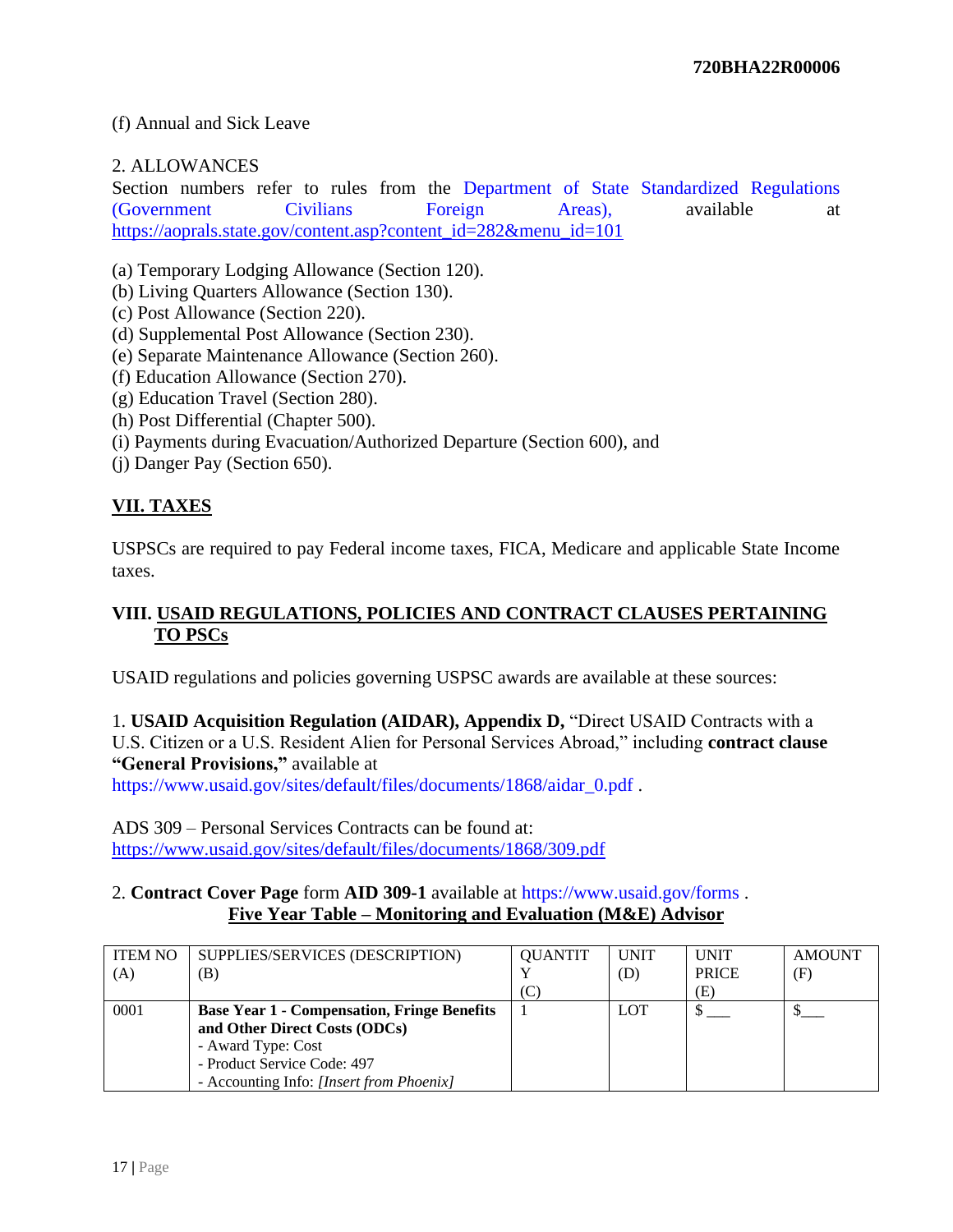| 0002 | <b>Base Year 2 - Compensation, Fringe Benefits</b> |   | <b>LOT</b> | \$<br>\$ |
|------|----------------------------------------------------|---|------------|----------|
|      | and Other Direct Costs (ODCs)                      |   |            |          |
|      | - Award Type: Cost                                 |   |            |          |
|      | - Product Service Code: 497                        |   |            |          |
|      | - Accounting Info: [Insert from Phoenix]           |   |            |          |
| 0003 | <b>Base Year 3 - Compensation, Fringe Benefits</b> |   | <b>LOT</b> | \$<br>\$ |
|      | and Other Direct Costs (ODCs)                      |   |            |          |
|      | - Award Type: Cost                                 |   |            |          |
|      | - Product Service Code: 497                        |   |            |          |
|      | - Accounting Info: <i>[Insert from Phoenix]</i>    |   |            |          |
| 0004 | <b>Base Year 4 - Compensation, Fringe Benefits</b> |   | <b>LOT</b> | \$       |
|      | and Other Direct Costs (ODCs)                      |   |            |          |
|      | - Award Type: Cost                                 |   |            |          |
|      | - Product Service Code: 497                        |   |            |          |
|      | - Accounting Info: <i>[Insert from Phoenix]</i>    |   |            |          |
| 0005 | <b>Base Year 5 - Compensation, Fringe Benefits</b> | 1 | <b>LOT</b> | \$<br>\$ |
|      | and Other Direct Costs (ODCs)                      |   |            |          |
|      | - Award Type: Cost                                 |   |            |          |
|      | - Product Service Code: 497                        |   |            |          |
|      | - Accounting Info: <i>[Insert from Phoenix]</i>    |   |            |          |

3. Acquisition and Assistance Policy Directives/Contract Information Bulletins (**AAPDs/CIBs**) for Personal Services Contracts with Individuals available at http://www.usaid.gov/workusaid/aapds-cibs .

## **AAPD 06-10 – PSC Medical Expense Payment Responsibility**

AAPD No. 06-10 is hereby incorporated as Attachment 1 to the solicitation.

# **AAPD 21-05 – Revised and Expanded Fringe Benefits for U.S. Personal Services Contractors**

AAPD No. 21-05 is hereby incorporated as Attachment 2 to the solicitation.

### **AAPD 18-02 REVISED - Medical Evacuation (MEDEVAC) Services**

AAPD No. 18-02 is hereby incorporated as Attachment 3 to the solicitation.

### **FAR 52.222-50 – Combating Trafficking in Persons**

FAR Clause 52.222-50 is hereby incorporated as Attachment 4 to the solicitation.

# **FAR 52.223-99—Ensuring Adequate COVID-19 Safety Protocols for Federal Contractors**

FAR Clause 52.223-99 is hereby incorporated as Attachment 5 to the solicitation.

4. **Ethical Conduct.** By the acceptance of a USAID personal services contract as an individual, the contractor will be acknowledging receipt of the "**Standards of Ethical Conduct for Employees of the Executive Branch,**" available from the U.S. Office of Government Ethics, in accordance with **General Provision 2** and **5 CFR 2635**. See https://www.oge.gov/web/oge.nsf/OGE%20Regulations .

# ALL QUALIFIED OFFERORS WILL BE CONSIDERED REGARDLESS OF AGE, RACE, COLOR, SEX, CREED, NATIONAL ORIGIN, LAWFUL POLITICAL AFFILIATION, NON-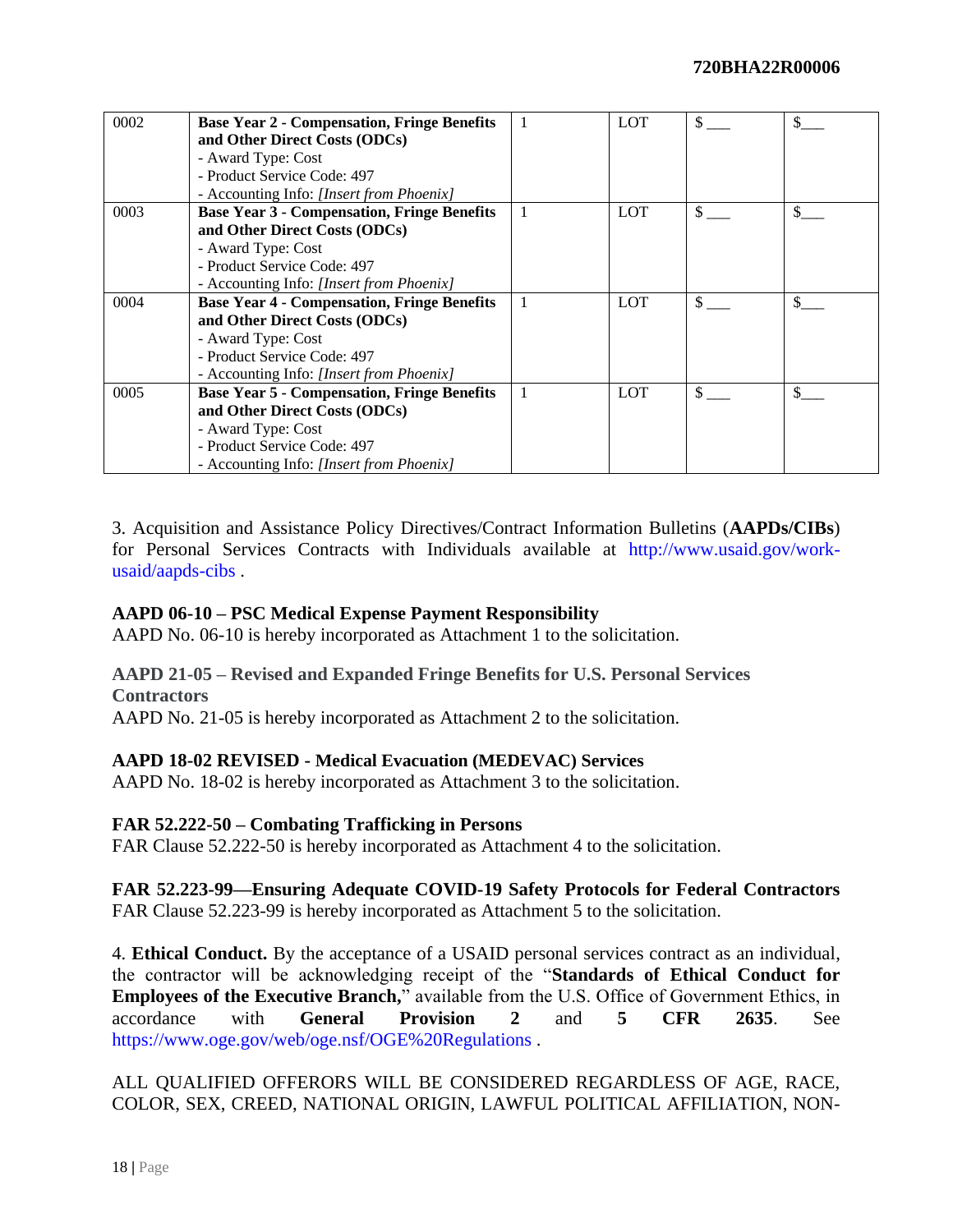DISQUALIFYING DISABILITY, MARITAL STATUS, SEXUAL ORIENTATION, AFFILIATION WITH AN EMPLOYEE ORGANIZATION, OR OTHER NON-MERIT FACTOR.

# **ATTACHMENT 1**

# **USPSC PROVISION "MEDICAL EXPENSE PAYMENT RESPONSIBILITY (OCTOBER 2006)**

### **MEDICAL EXPENSE PAYMENT RESPONSIBILITY (OCTOBER 2006)**

(a) Definitions. Terms used in this General Provision are defined in 16 FAM 116 (available at [http://www.foia.state.gov/REGS/fams.asp?level=2&id=59&fam=0\)](http://www.foia.state.gov/REGS/fams.asp?level=2&id=59&fam=0). Note: personal services contractors are not eligible to participate in the Federal Employees Health Programs.

(b) The regulations in the Foreign Affairs Manual, Volume 16, Chapter 520 (16 FAM 520), Responsibility for Payment of Medical Expenses, apply to this contract, except as stated below. The contractor and each eligible family member are strongly encouraged to obtain health insurance that covers this assignment. Nothing in this provision supersedes or contradicts any other term or provision in this contract that pertains to insurance or medical costs, except that section (e) supplements General Provision 25. "MEDICAL EVACUATION (MEDEVAC) SERVICES."

(c) When the contractor or eligible family member is covered by health insurance, that insurance is the primary payer for medical services provided to that contractor or eligible family member(s) both in the United States and abroad. The primary insurer's liability is determined by the terms, conditions, limitations, and exclusions of the insurance policy. When the contractor or eligible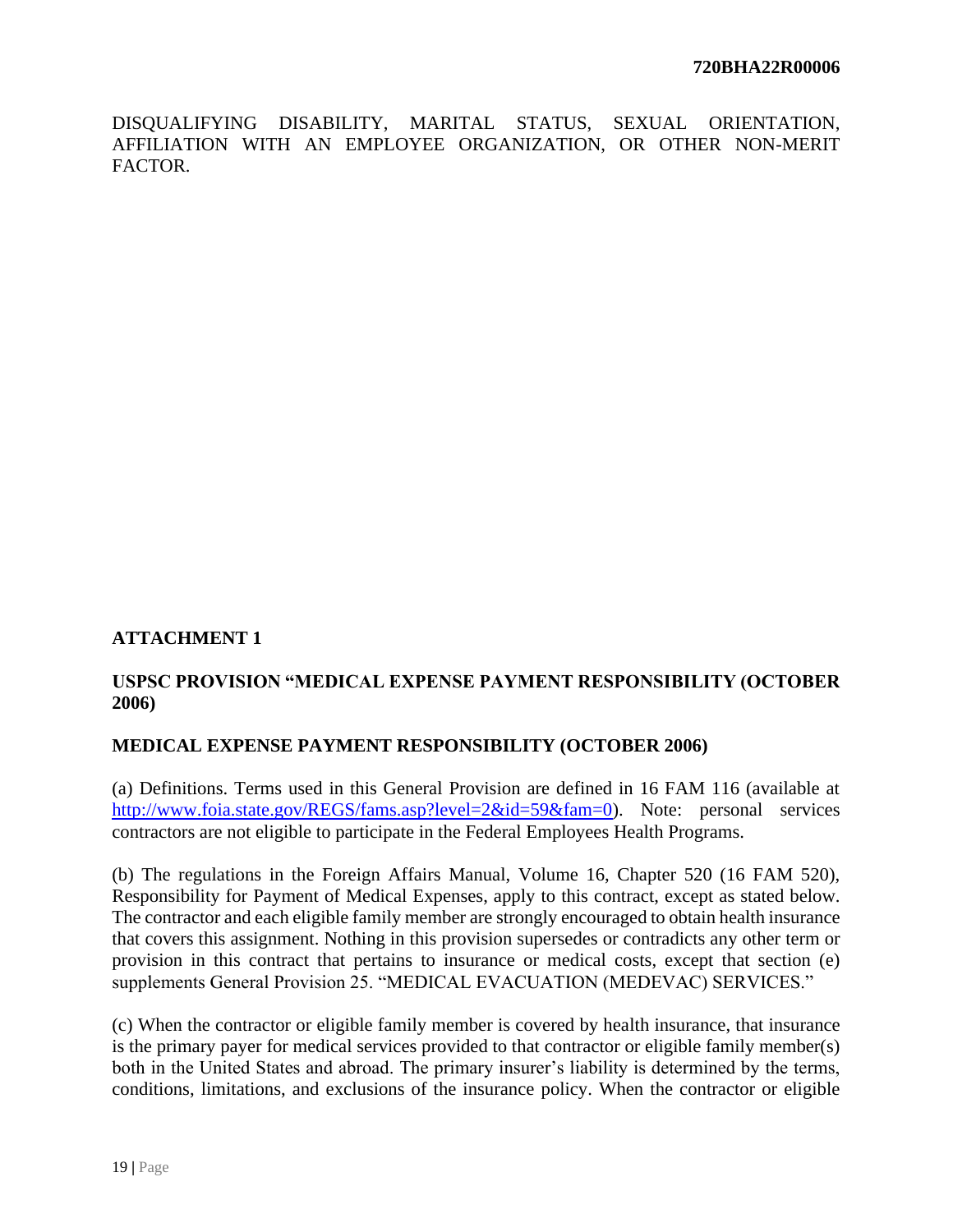family member is not covered by health insurance, the contractor is the primary payer for the total amount of medical costs incurred and the U.S. Government has no payment obligation (see paragraph (f) of this provision).

(d) USAID serves as a secondary payer for medical expenses of the contractor and eligible family members who are covered by health insurance, where the following conditions are met:

(1) The illness, injury, or medical condition giving rise to the expense is incurred, caused, or materially aggravated while the eligible individual is stationed or assigned abroad;

(2) The illness, injury, or medical condition giving rise to the expense required or requires hospitalization and the expense is directly related to the treatment of such illness, injury, or medical condition, including obstetrical care; and

(3) The Office of Medical Services (M/MED) or a Foreign Service medical provider (FSMP) determines that the treatment is appropriate for, and directly related to, the illness, injury, or medical condition.

(e) The Mission Director may, on the advice of M/MED or an FSMP at post, authorize medical travel for the contractor or an eligible family member in accordance with the General Provision 10, Travel and Transportation AAPD 06-10 PSC Medical Expense Payment Responsibility 6 Expenses (July 1993), section (i) entitled "Emergency and Irregular Travel and Transportation." In the event of a medical emergency, when time does not permit consultation, the Mission Director may issue a Travel Authorization Form or Medical Services Authorization Form DS-3067, provided that the FSMP or Post Medical Advisor (PMA) is notified as soon as possible following such an issuance. The contractor must promptly file a claim with his or her medevac insurance provider and repay to USAID any amount the medevac insurer pays for medical travel, up to the amount USAID paid under this section. The contractor must repay USAID for medical costs paid by the medevac insurer in accordance with sections (f) and (g) below. In order for medical travel to be an allowable cost under General Provision 10, the contractor must provide USAID written evidence that medevac insurance does not cover these medical travel costs.

(f) If the contractor or eligible family member is not covered by primary health insurance, the contractor is the primary payer for the total amount of medical costs incurred. In the event of a medical emergency, the Medical and Health Program may authorize issuance of Form DS-3067, Authorization for Medical Services for Employees and/or Dependents, to secure admission to a hospital located abroad for the uninsured contractor or eligible family member.

In that case, the contractor will be required to reimburse USAID in full for funds advanced by USAID pursuant to the issuance of the authorization. The contractor may reimburse USAID directly or USAID may offset the cost from the contractor's invoice payments under this contract, any other contract the individual has with the U.S. Government, or through any other available debt collection mechanism.

(g) When USAID pays medical expenses (e.g., pursuant to Form DS-3067, Authorization for Medical Services for Employees and/or Dependents), repayment must be made to USAID either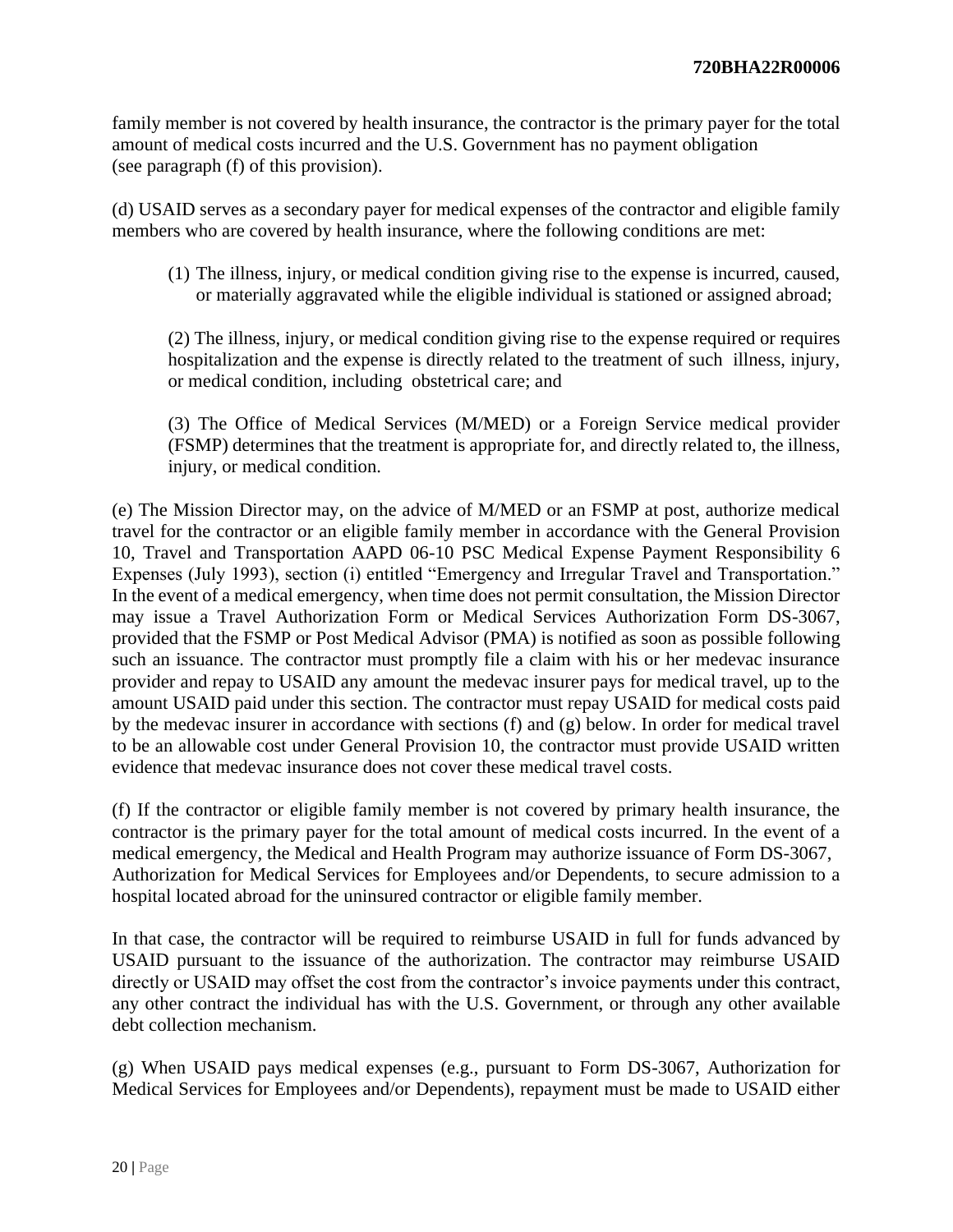by insurance payment or directly by the contractor, except for the amount of such expenses USAID is obligated to pay under this provision. The Contracting Officer will determine the repayment amount in accordance with the terms of this provision and the policies and procedures for employees contained in 16 FAM 521. When USAID pays the medical expenses, including medical travel costs (see section (e) above), of an individual (either the contractor or an eligible family member) who is covered by insurance, that individual promptly must claim his or her benefits under any applicable insurance policy or policies. As soon as the individual receives the insurance payment, the contractor must reimburse USAID for the full amount that USAID paid on the individual's behalf or the repayment amount determined by the Contracting Officer in accordance with this paragraph, whichever is less. If an individual is not covered by insurance, the contractor must reimburse USAID for the entire amount of all medical expenses and any travel costs the contractor receives from his/her medevac provider.

(h) In the event that the contractor or eligible family member fails to recover insurance payments or transfer the amount of such payments to USAID within 90 days, USAID will take appropriate action to collect the payments due, unless such failure is for reasons beyond the control of the USPSC/dependent. (i) Before departing post or terminating the contract, the contractor must settle all medical expense and medical travel costs. If the contractor is insured, he or she must provide proof to the Contracting AAPD 06-10 PSC Medical Expense Payment Responsibility 7 Officer that those insurance claims have been submitted to the insurance carrier(s) and sign a repayment agreement to repay to USAID any amounts paid by the insurance carrier(s).

[End of Provision]

# **ATTACHMENT 2**

# **GP. 5 Leave and Holidays (NOV 2021) (Pursuant to class deviation #M/OAA-DEV-AIDAR-22-1-c)**

### **(a) Annual Leave**

(1) The contractor is not entitled to annual leave if the period of performance of this contract is 90 days or less. If the contract period of performance is more than 90 days, the contractor shall earn annual leave as of the start date of the contract period of performance as specified in paragraph (a)(2) below.

(2) The contractor shall accrue annual leave based on the contractor's time in service according to the following table:

| Time in Service            | Annual Leave (AL) Accrual Calculation        |
|----------------------------|----------------------------------------------|
| 0 to 3 years               | Four hours of leave for each two week period |
| over 3, and up to 15 years | Six hours of AL for each two week period     |
|                            | (including 10 hours AL for the final pay     |
|                            | period of a calendar year)                   |
| over $15$ years            | Eight hours of AL for each two week period   |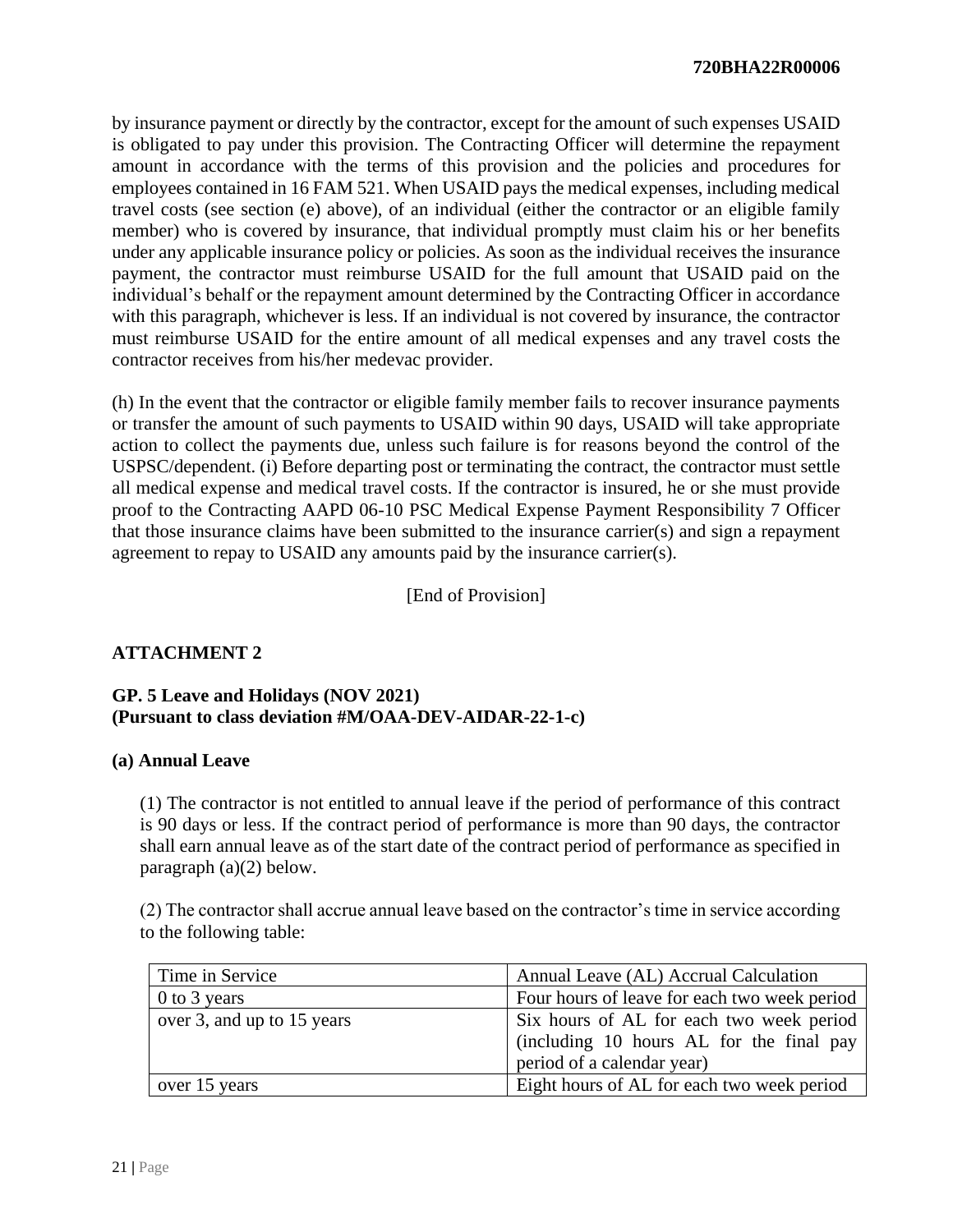USAID will calculate the contractor's time in service based on all the previous service performed by the contractor as a: 1) USAID PSC (i.e., the contractor has served under any USAID personal services contracts of any duration covered by Sec. 636(a)(3) of the FAA or other statutory provision applicable to USAID); and/or 2) former U.S. Government (USG) direct-hire, under either civilian and/or military service.

(3)

(i) AL is provided under this contract for the purposes of affording necessary rest and recreation during the period of performance. The contractor, in consultation with the USAID Mission or USAID/Washington, as appropriate, shall develop an AL schedule early in the contractor's period of performance, taking into consideration project requirements, employee preference, and other factors. All AL earned by the contractor must be used during the contractor's period of performance. All AL earned by the contractor, but not taken by the end of the contract, will be forfeited. However, to prevent forfeiture of AL, the Contracting Officer may approve the contractor taking AL during the concluding weeks of the contractor's period of performance.

(ii) As an exception to 3(i) above, the contractor may receive a lump-sum payment for leave not taken. To approve this exception, the contractor's supervisor must provide the Contracting Officer with a signed, written Determination and Findings (D&F). The D&F must set out the facts and circumstances that prevented the contractor from taking AL, and the Contracting Officer must find that these facts and circumstances were not caused by, or were beyond the control of, the contractor. This leave payment must not exceed the number of days which could be earned by the contractor during a twelve-month period.

(4) With the approval of the Mission Director or cognizant AA, as appropriate, and if the circumstances warrant, a Contracting Officer may grant the contractor advance AL in excess of the amount earned, but in no case may the Contracting Officer grant advance AL in excess of the amount earned in one year or over the life of the contract, whichever is less. The contractor agrees to reimburse USAID for any outstanding balance of advance AL provided during the contractor's assignment under the contract.

(5) Applicants for PSC positions will provide evidence of their PSC and/or USG direct-hire service - civilian and/or military experience, as applicable, on their signed and dated application form required under USAID policy. By signing the appropriate form, the applicant attests to the accuracy of the information provided. Any applicant providing incorrect information is subject to the penalty provisions in the form. If required to satisfy due diligence requirements on behalf of the Contracting Officer, the contractor may be required to furnish evidence that verifies length of service, e.g., SF 50, DD Form 214, and/or signed contracts.

**(b) Sick Leave.** The contractor may use sick leave on the same basis and for the same purposes as USAID U.S. direct hire employees. Sick leave is earned at a rate not to exceed four (4) hours every two (2) weeks for a total of 13 work-days per year. Unused sick leave may be carried over under an extension or renewal of this contract with the same individual for the same work.

Otherwise, sick leave will not be carried over from one post to another or from one contract to another. The contractor will not be compensated for unused sick leave upon completion of this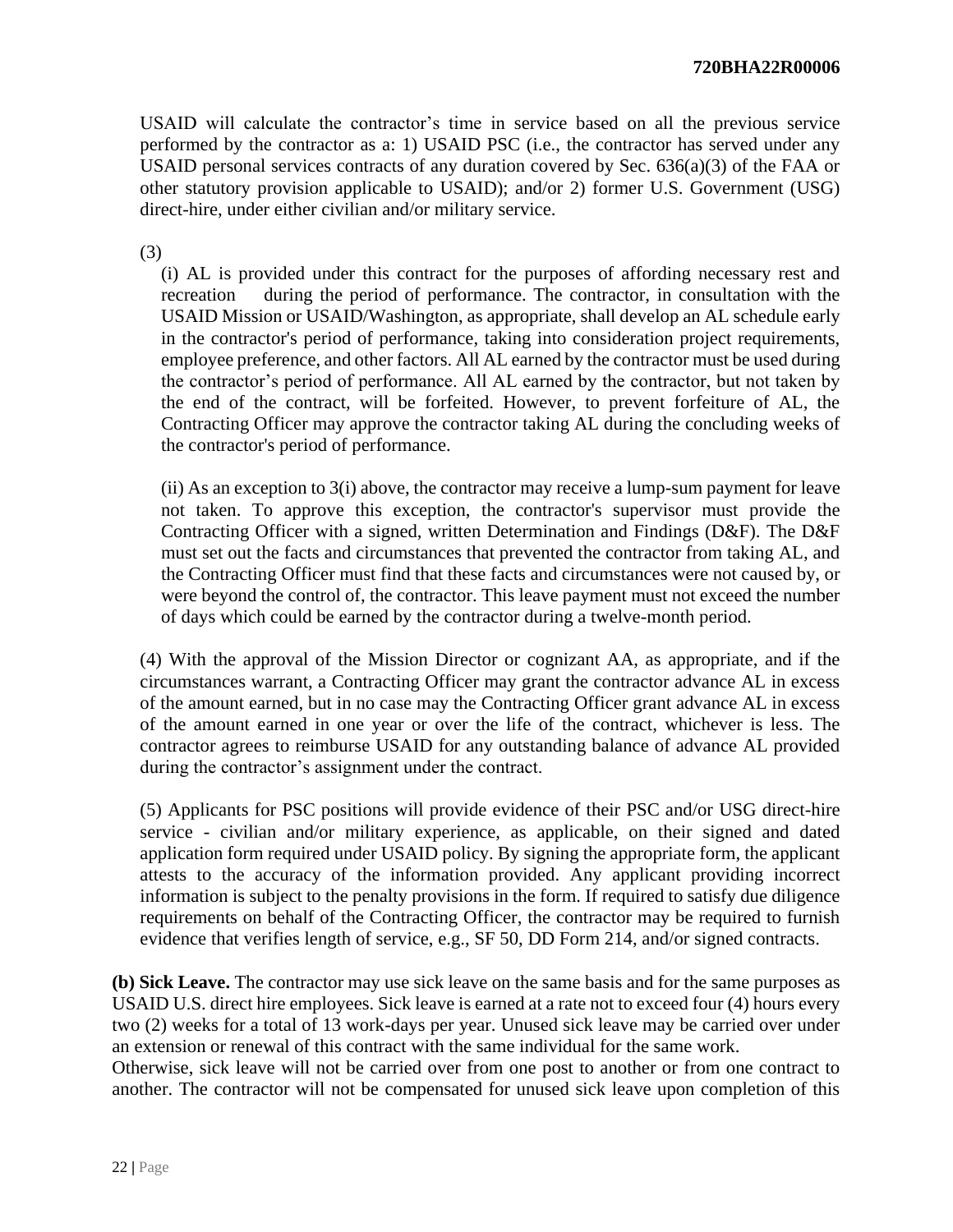contract.

### **(c) Home Leave.**

(1) Home leave is leave earned for service abroad for use only in the U.S., its commonwealths, possessions and territories.

(2) A USPSC who has served at least two years overseas at the same USAID Mission, under the same contract, as defined in paragraph (c)(4) below, and has not taken more than 30 work days leave (annual, sick or LWOP) in the U.S. may be granted home leave in accordance with the following:

(i) if the USPSC returns to the same overseas post upon completion of home leave for an additional two (2) years under the same contract, the USPSC will receive home leave, to be taken at one time, for a period of 30 work days; or

if the USPSC returns to the same overseas post upon completion of home leave for such shorter period of not less than one year, as approved in writing by the Mission Director prior to the USPSCs departure on home leave, the USPSC will receive home leave, to be taken at one time, for a period of 30 work days.

(ii) if the USPSC is returning to a different USAID Mission under a USAID personal services contract immediately following completion of the USPSC's home leave, for an additional two (2) years under contract, or for such shorter period of not less than one (1) year, as approved by the Mission Directors of the "losing" and "gaining" Missions, the contractor will receive home leave, to be taken at one time, for a period of not more than 20 work days. When the PSC is returning to a different USAID Mission, the former Mission will pay for the home leave regardless of what country the PSC will be working in following the home leave;

(iii) if home leave eligibility is based on  $(c)(2)(ii)$  above, the USPSC must submit written verification to the losing Mission at the time home leave is requested that the USPSC has accepted a USAID personal services contract at another USAID Mission following completion of the home leave;

(iv) travel time by the most direct route is authorized in addition to the number of work days authorized for home leave;

(v) home leave must be taken in the U.S., its commonwealths, possessions or territories, and any days spent elsewhere will be charged to annual leave (AL.) If the PSC does not have accrued AL, the PSC will be placed on LWOP.

(vi) if the PSC does not complete the additional service required under  $(c)(2)(i)$  or (ii) (that the Contracting Officer finds are other than for reasons beyond the PSC's control), the cost of home leave, travel and transportation and any other related costs must be repaid by the PSC to the Government.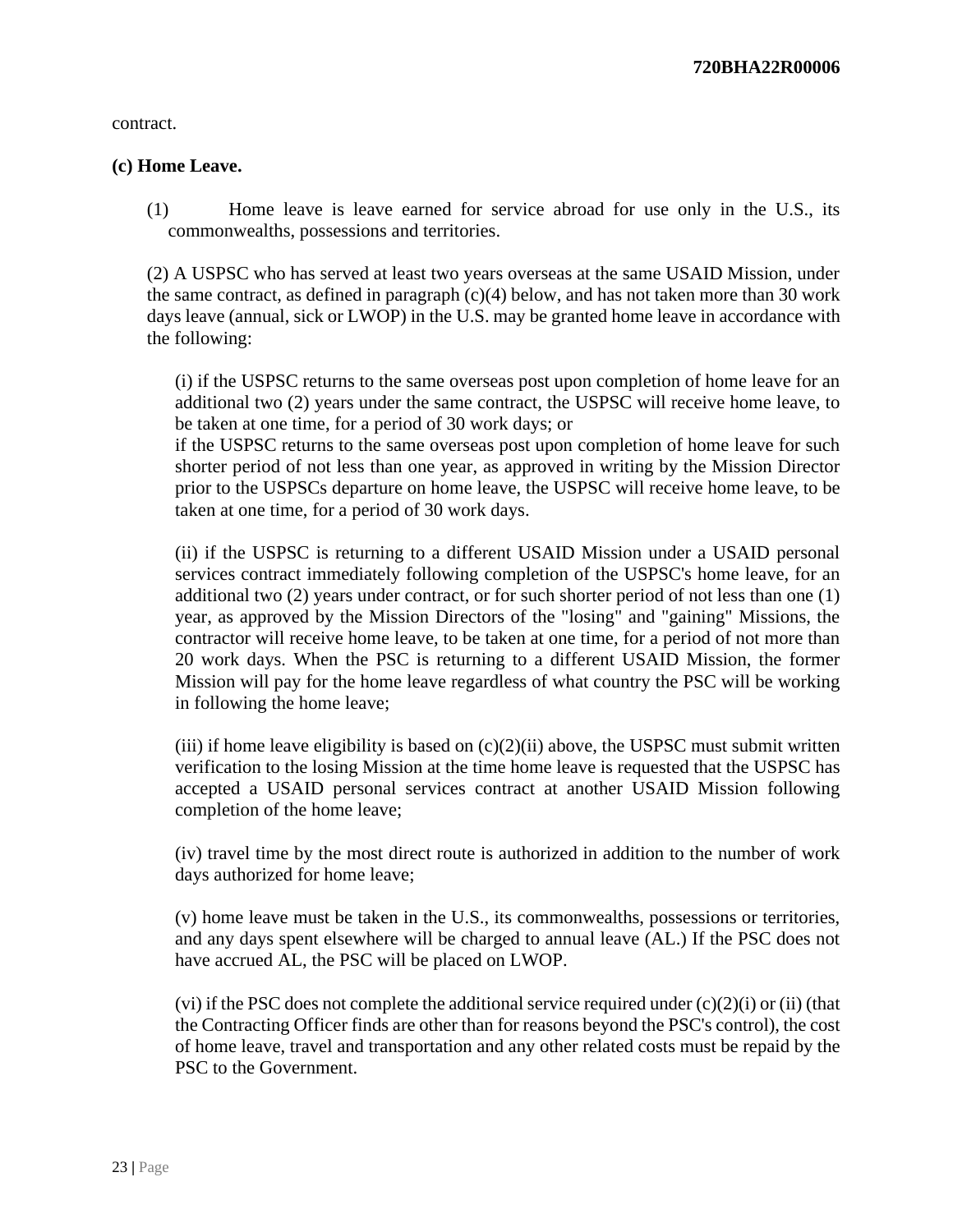(3) Notwithstanding the requirement in paragraph (c)(2) above, that the USPSC must have served two (2) years overseas under personal services contract with the same Mission to be eligible for home leave, the USPSC may be granted advance home leave subject to all of the following conditions:

(i) Granting of advanced home leave would in each case serve to advance the attainment of the objectives of this contract; and

(ii) The USPSC has served a minimum of 18 months in the Cooperating Country under this contract; and

(iii) The USPSC agrees to return to the Cooperating Country to serve out the remaining time necessary to meet two (2) years of service overseas, plus an additional two (2) years under the current contract or under a new contract for the same or similar services at the same Mission. If approved in advance by the Mission Director, the USPSC may return to serve out any remainder of the two (2) year requirement for service overseas, plus an additional period of not less than one (1) year under the current contract or under a new contract for the same or similar services at the same Mission.

(4) The period of service overseas required under paragraph  $(c)(2)$ , or paragraph  $(c)(3)$  above, will include the actual days in orientation in the U.S. (less language training). The actual days overseas begin on the date of arrival in the cooperating country inclusive of authorized delays enroute. Allowable annual and sick leave taken while overseas, but not LWOP, shall be included in the required period of service overseas. An amount equal to the number of days of annual and sick leave taken in the U.S., its commonwealths, possessions or territories will be added to the required period of service overseas.

(5) Salary during the travel to and from the U.S., for home leave will be limited to the time required for travel by the most expeditious air route. Except for reasons beyond the USPSC's control as determined by the Contracting Officer, the USPSC must return to duty after home leave and complete the additional required service or be responsible for reimbursing USAID for payments made during home leave. Unused home leave is not reimbursable under this contract, nor can it be taken incrementally in separate time periods.

(6) Home leave must be taken at one time, and to the extent deemed necessary by the Contracting Officer, an USPSC in the U.S., on home leave may be authorized to spend not more than five (5) days in work status for consultation at USAID/Washington before returning to post. Consultation at locations other than USAID/Washington as well as any time in excess of five (5) days spent for consultation must be approved by the Mission Director or the Contracting Officer.

**(d) Home Leave for Qualifying Posts (HLQP).** USPSCs who ordinarily qualify for home leave and have completed a 12-month assignment at one of the USAID qualifying posts (currently Iraq, Afghanistan and Pakistan) are entitled to take ten (10) workdays of leave in addition to the home leave an USPSCs is normally entitled to under the contract in accordance with subparagraphs  $(c)(1) - (6)$  above. This additional home leave is provided pursuant to an amendment to the Foreign Service Act of 1980 signed by the President on June 15, 2006.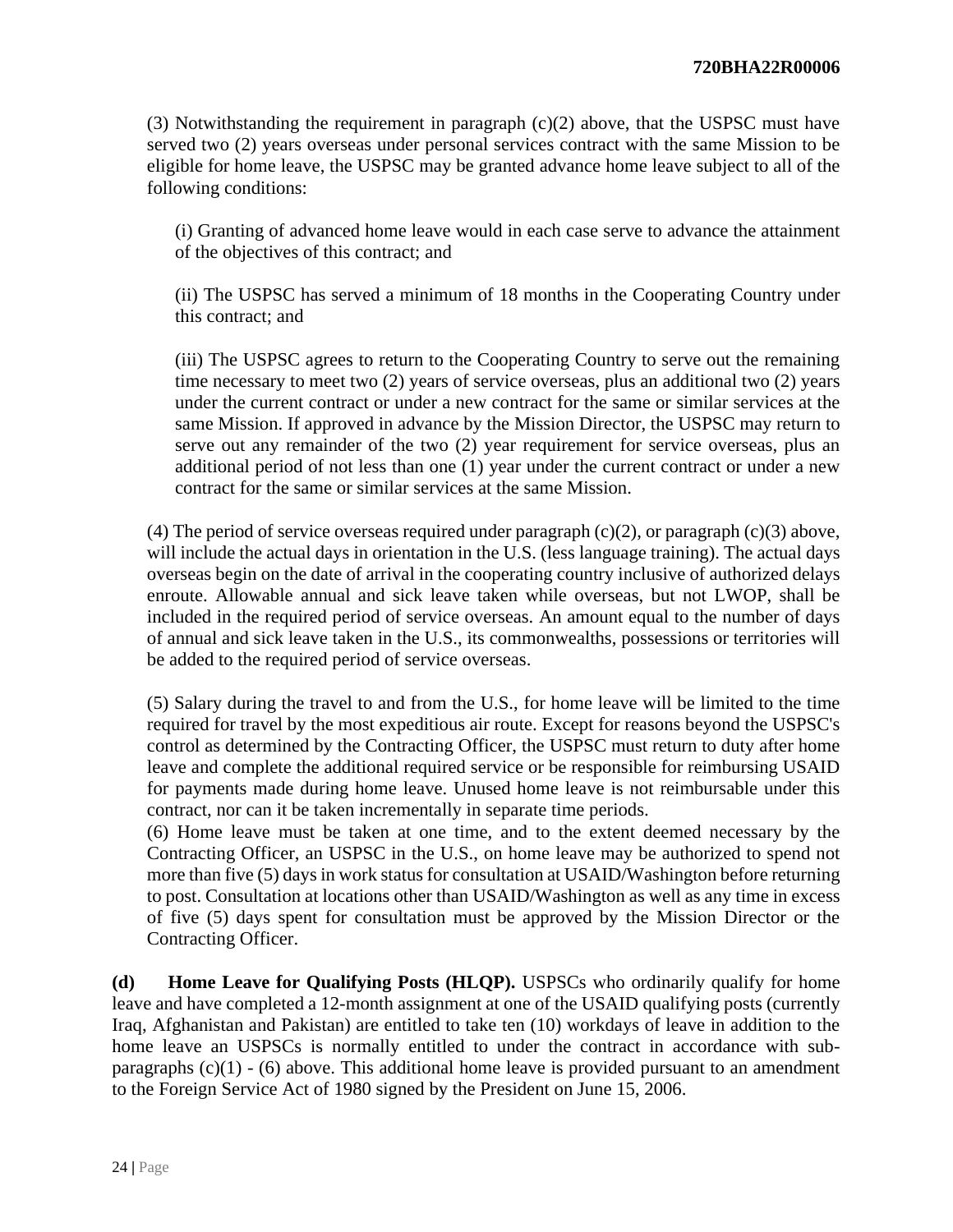There is no requirement that an eligible USPSC take this additional leave; it is for optional use by the USPSC. If an eligible USPSC elects to take HLQP, the USPSC must take ten (10) workdays of home leave. If the USPSC is returning to the United States and not returning overseas to the same or different USAID Mission, HLQP will not apply.

This new home leave policy is also extended to qualifying **Third-Country National PSCs (TCNPSCs)** who have an approved exception under AIDAR Appendix J, sec. 4(c)(2)(ii)(B), to apply specific provisions from AIDAR Appendix D, and whose contract includes this General Provision. However, TCNPSCs will be granted "country leave" vice home leave. The application, requirements, and restrictions will be the same as for USPSCs, but the time taken by a TCNPSC will be taken in the TCNPSC's home country or country of recruitment rather than in the United States, its commonwealths and territories.

**(e) Holidays and Excused Absences**. The contractor shall be entitled to all holidays and or excused absences granted by the USAID to U.S. direct-hire employees.

**(f) Military Leave.** Military leave of not more than 15 calendar days in any calendar year may be granted to a contractor who is a reservist of the U.S. Armed Forces. The contractor must provide advance notice of the pending military leave to the Contracting Officer or the Mission Director as soon as known. A copy of any such notice must be part of the contract file.

**(g) Leave Without Pay (LWOP).** LWOP may be granted only with the written approval of the Contracting Officer or Mission Director, unless a USPSC is requesting for such leave for family and leave purposes under paragraph (i) below.

**(h) Compensatory Time.** USAID may grant compensatory time off only with the written approval of the contracting officer or Mission Director in rare instances when it has been determined absolutely essential and consistent with the policies that apply to USAID U.S. direct hire employees. The contractor may use earned compensatory time off in accordance with policies that apply to USAID direct-hire employees.

### **(i) Family and Medical Leave (FML)**

(1) USAID provides family and medical leave (FML) for eligible USPSCs working within the U.S., or any Territories or possession of the United States, in accordance with Title I of the Family and Medical Leave Act of 1993, as amended, and as administered by the Department of Labor under [29 CFR 825.](https://www.ecfr.gov/cgi-bin/text-idx?SID=db0243f608afdb03943b0635a819c860&mc=true&tpl=/ecfrbrowse/Title29/29cfr825_main_02.tpl) USAID is also extending FML to eligible USPSCs working outside the U.S., or any Territories or possession of the U.S., in accordance with this paragraph (i) as a matter of policy discretion.

(2) FML only applies to USPSCs, not any other type of PSC.

(3) In accordance with 29 CFR 825.110, to be eligible for family and medical leave, the contractor must have--

(i) Been employed or under contract for at least twelve (12) months with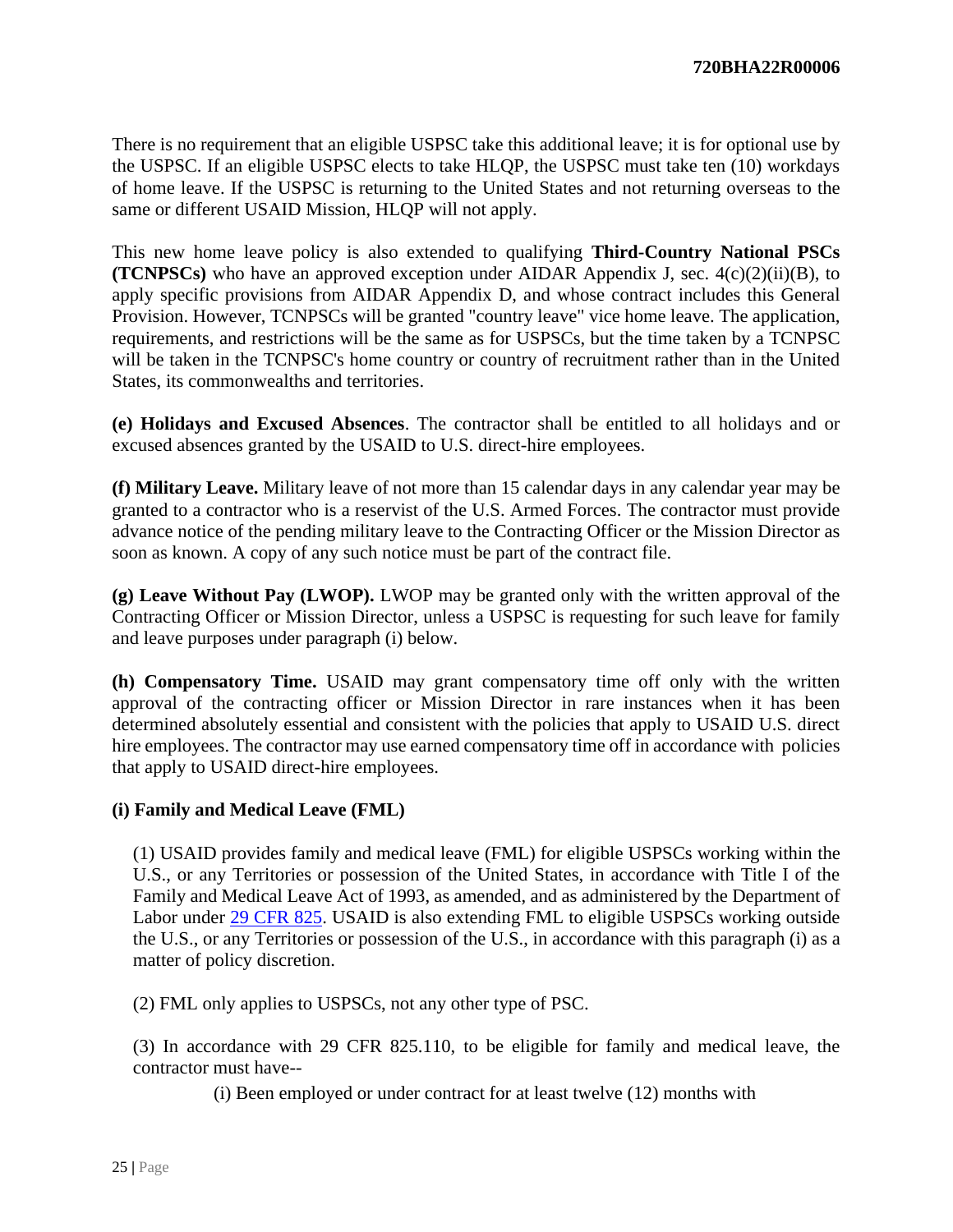a U.S. federal agency as a direct-hire or a personal services contractor; and

(ii) Performed at least 1,250 hours of service with a U.S. federal agency as a direct hire or a personal services contractor during the previous 12-month period immediately preceding the commencement of family and medical leave.

(4) In accordance with  $\frac{29 \text{ CFR } 825.200(a)}{a}$  and USAID policy, an eligible USPSC may take up to 12 workweeks of leave under FMLA, Title I, in any 12-month period for the following reasons:

(a) The care of the USPSC's newborn child.

(b) The care of the USPSC's newly placed adopted or foster care child.

(c) The care of the USPSC's spouse, child or parent with a serious health condition.

(d) The USPSC's own serious health condition.

(e) A qualifying exigency arising from the USPSC's spouse, child or parent in active duty military status.

(f) Other qualifying exigencies as determined by the Department of Labor.

(5) In accordance with 29 CFR part 825.207, the contractor may take LWOP for family and medical leave purposes. However, the contractor may choose to substitute LWOP with accrued annual or sick leave earned under the terms of this contract. If the contractor does not choose to substitute accrued paid leave, the contracting officer, in consultation with the contractor's supervisor, may require the contractor to substitute accrued paid leave for LWOP. The contracting officer must obtain the required certifications for approval of family medical leave in accordance with USAID policy. The contractor must notify the contractor's Supervisor of the intent to substitute paid leave for LWOP prior to the date such paid leave commences. After having invoked the entitlement to family and medical leave and taking LWOP for that purpose, the contractor cannot retroactively substitute paid leave for the LWOP already taken under family and medical leave.

(6) FML is not authorized for any period beyond the completion date of this contract.

(7) When requesting FML, the USPSC must demonstrate eligibility to the USPSC's supervisor by completing USAID's FML request forms, including certifications and other supporting documents required by USAID policy.

(8) The U.S. Department of Labor's (DOL's) [Wage and Hour Division \(WHD\) Publication](https://www.dol.gov/whd/regs/compliance/posters/fmlaen.pdf)  [1420](https://www.dol.gov/whd/regs/compliance/posters/fmlaen.pdf) explains the FMLA's provisions and provides information concerning procedures for filing complaints for violations of the Act.

### (j) *Paid Parental Leave***.**

 (1) If the contractor is eligible for family and medical leave in accordance with paragraph (i) "Family and Medical Leave" of this clause, then instead of family and medical leave, the contractor may be authorized to take paid parental leave as specified in this paragraph, similar to that provided to USAID direct-hire employees. When authorized to do so by the contracting officer, the contractor may elect to substitute paid parental leave for up to twelve (12) workweeks of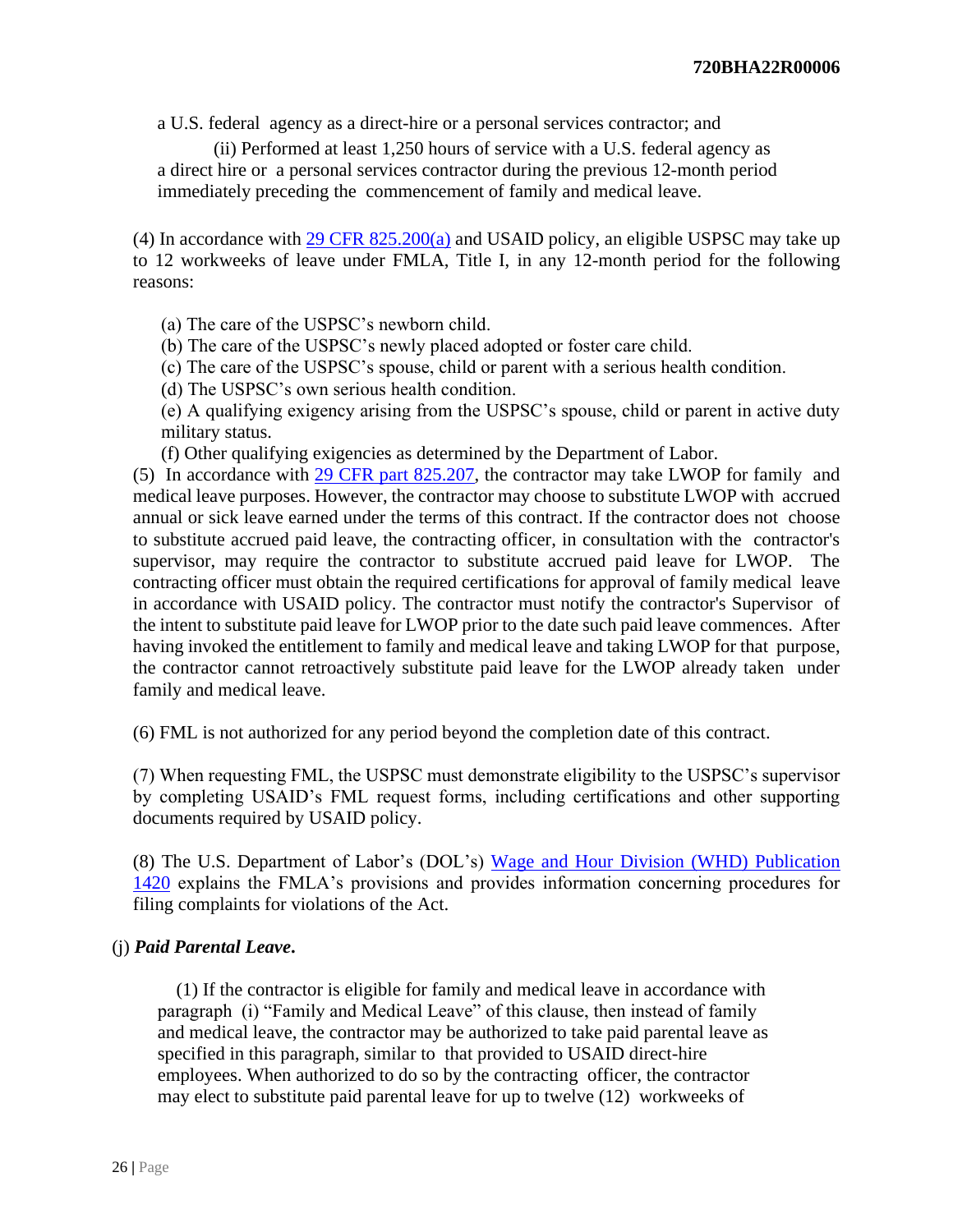family and medical leave, as specified in paragraph (i) of this clause. The contractor may take such paid parental leave after the occurrence of the birth or placement of a child which results in the contractor assuming and continuing a parental role with respect to the newly born or placed child in accordance with the requirements of this paragraph (j).

 (2) Paid parental leave may be taken intermittently or on a reduced leave schedule, subject to the mutual agreement of the contractor and their supervisor. Paid parental leave must be used no later than the end of the 12-month period beginning on the date of the birth or placement involved. At the end of that 12 month period, any unused balance of paid parental leave expires and is not available for future use. No payment will be made for unused or expired paid parental leave. Paid parental leave is not annual leave, and thus will not be included in any lump-sum payment for annual leave following completion or termination of the contract.

(3) To establish eligibility for paid parental leave, the contracting officer may require the contractor to provide documentation of entitlement and a signed certification. Appropriate documentation of entitlement is to show that the contractor's use of paid parental leave is directly connected with a birth or placement that has occurred, such as a birth certificate or a document from an adoption or foster care agency regarding the placement. By the signed certification, the contractor is attesting that the paid parental leave is being taken by the contractor in connection with the documented birth or placement, and that the contractor has a continuing parental role with respect to the newly born or placed child.

(4) (i) The contractor may not use any paid parental leave unless the contractor agrees in writing, before commencement of the leave, to return immediately after completing paid parental leave to continue performance under this contract for at least 12 workweeks. This 12-workweek period of performance obligation begins on the contractor's first scheduled workday after the contractor concludes taking such leave, whether taken consecutively or intermittently, regardless of the amount of leave taken. The period of performance obligation by the contractor is fixed at 12 workweeks regardless of the amount of leave used by the contractor. Due to this 12-workweek mandatory period of performance obligation, the contracting officer will not authorize paid parental leave for use by the contractor within the last 12 workweeks before the contract end date, including option periods if any, regardless whether exercised. Within the last 24 workweeks of the contract, because of the mandatory 12-week period of obligation, the contracting officer will only authorize paid parental leave for any time remaining before the contract end date beyond the 12-week mandatory period of performance. Any paid parental leave taken by the contractor as well as the 12 week period of performance obligation must be completed by the contract end date, including any option periods, regardless of whether exercised.

(ii) If the contractor is eligible for paid parental leave, but is physically or mentally incapable of entering into the period of performance obligation agreement before the period of leave, such leave may be temporarily authorized, or retroactively invoked upon return to duty, subject to a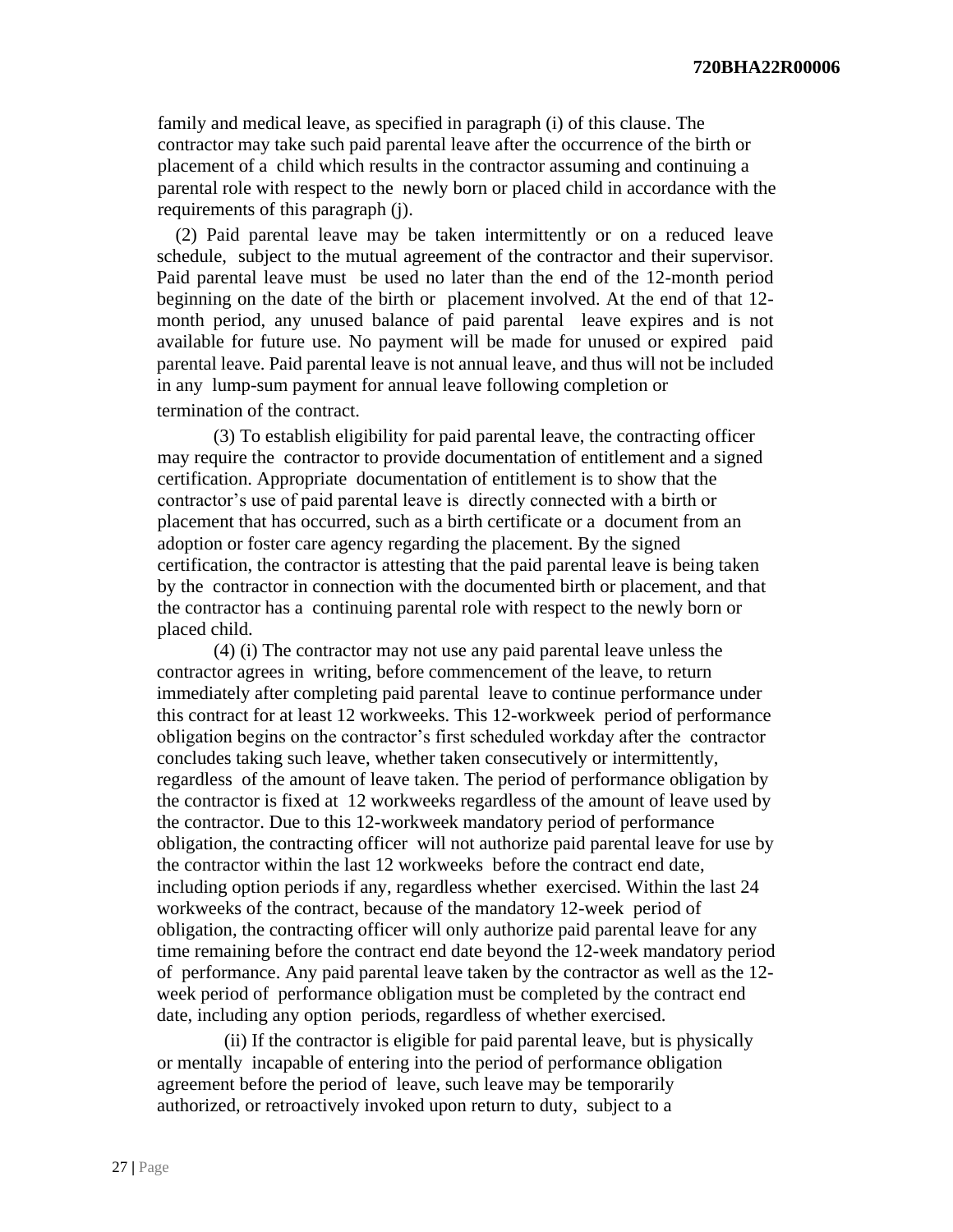determination that, in the Agency's judgment, the contractor was incapable of entering into such agreement in accordance with the requirements of this paragraph (4) at the time of the commencement of the leave entitlement.

(5) (i) If, during the period of paid parental leave or of the required 12 workweek period of performance obligation, the contractor learns, or decides, they will not be able or willing to complete the period of performance obligation, the contractor must notify their supervisor and contracting officer of the situation as soon as possible. After receiving such notice, the contracting officer will coordinate with the supervisor to determine whether reimbursement is required in accordance with this paragraph (5).

(ii) If the contractor fails to return to work for the required 12-week obligation, the Agency will require reimbursement from the contractor of an amount equal to the total amount of the Government contributions paid by the Agency to or on behalf of the contractor to maintain the contractor's health insurance coverage during the period of paid parental leave.

(iii) The contracting officer may waive the reimbursement requirement of this paragraph (5) if the contractor is unable to fulfill the required 12-workweek obligation for any of the following reasons:

(A) in the Agency's judgment, the contractor is unable to return to work because of the continuation, recurrence, or onset of a serious health condition (including mental health) of the contractor or the newly born or placed child—but only if the condition is related to the applicable birth or placement; or

(B) in the Agency' judgment, the contractor is unable to return to work due to circumstances beyond the contractor's control that precludes performance under the contract; or (

C) the contracting officer terminates the contract for convenience in accordance with the clause entitled "Termination", or does not exercise any option period.

**(k) Leave Records.** The contractor shall maintain current leave records for himself/herself and make them available, as requested by the Mission Director or the Contracting Officer.

(End of Clause)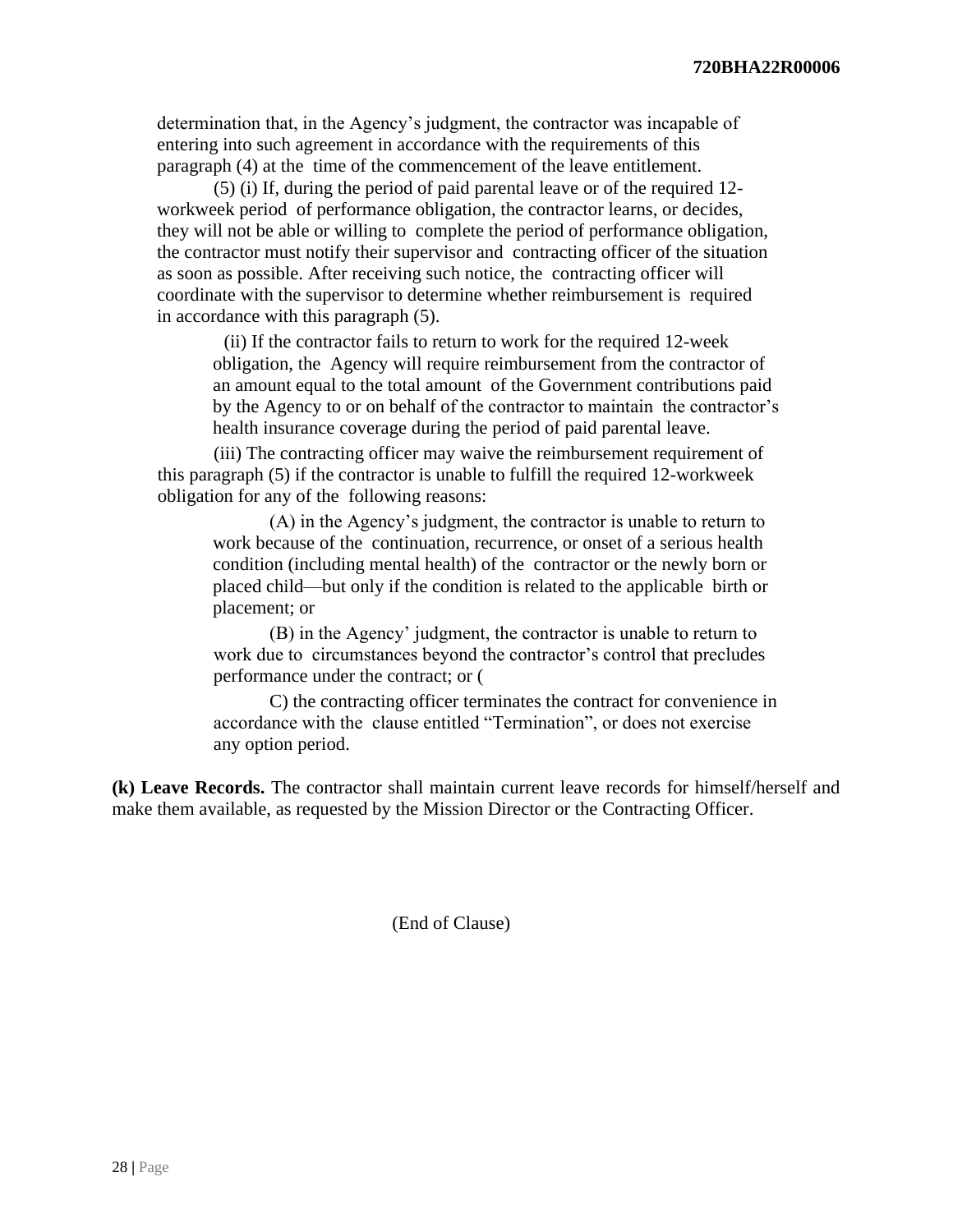# **ATTACHMENT 3**

# **Title 48 of the Code of Federal Regulations (CFR) Chapter 7 USAID Acquisition Regulation (AIDAR)**

# **APPENDIX D--DIRECT USAID CONTRACTS WITH A U.S. CITIZEN OR A U.S. RESIDENT ALIEN FOR PERSONAL SERVICES ABROAD**

# **GP 25. MEDICAL EVACUATION (MEDEVAC) SERVICES (DEC 2019) (Pursuant to class deviation #M/OAA-DEV-AIDAR-20-3c)**

A contractor who is required to relocate abroad and accompanying eligible family members; or a contractor on official travel status abroad on temporary duty or training, will be provided Medevac services through the Department of State, Bureau of Medical Services, similar to that provided to U.S. Government employees in 16 FAM 300 Medical Travel. Medevac costs that will be covered by USAID include travel and per diem, but do not include medical care costs.

To be eligible for Medevac services covered by the Department of State Medevac program, the contractor and accompanying eligible family members must obtain and maintain international health insurance coverage in accordance with the clause of the contract entitled, "Insurance."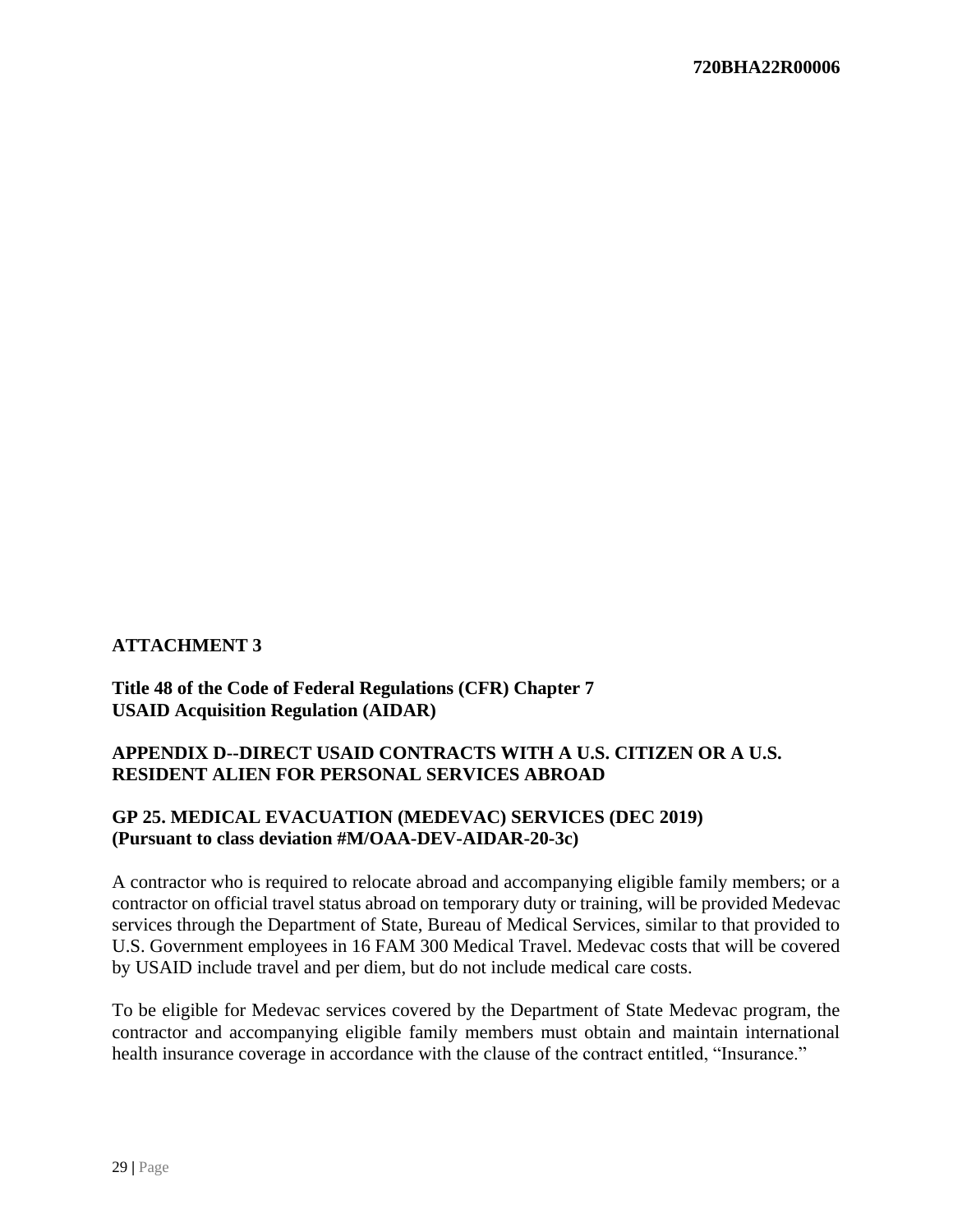# [END CLAUSE]

# **ATTACHMENT 4**

#### **52.222-50 Combating Trafficking in Persons (NOV 2021)**

(a) Definitions. As used in this clause-

 Agent means any individual, including a director, an officer, an employee, or an independent contractor, authorized to act on behalf of the organization.

Coercion means-

(1) Threats of serious harm to or physical restraint against any person;

 (2) Any scheme, plan, or pattern intended to cause a person to believe that failure to perform an act would result in serious harm to or physical restraint against any person; or

(3) The abuse or threatened abuse of the legal process.

 Commercial sex act means any sex act on account of which anything of value is given to or received by any person.

Commercially available off-the-shelf (COTS) item -

(1) Means any item of supply (including construction material) that is-

 (i) A commercial product (as defined in paragraph (1) of the definition of commercial product at Federal Acquisition Regulation (FAR) [2.101\)](https://www.acquisition.gov/far/2.101#FAR_2_101);

(ii) Sold in substantial quantities in the commercial marketplace; and

 (iii) Offered to the Government, under a contract or subcontract at any tier, without modification, in the same form in which it is sold in the commercial marketplace; and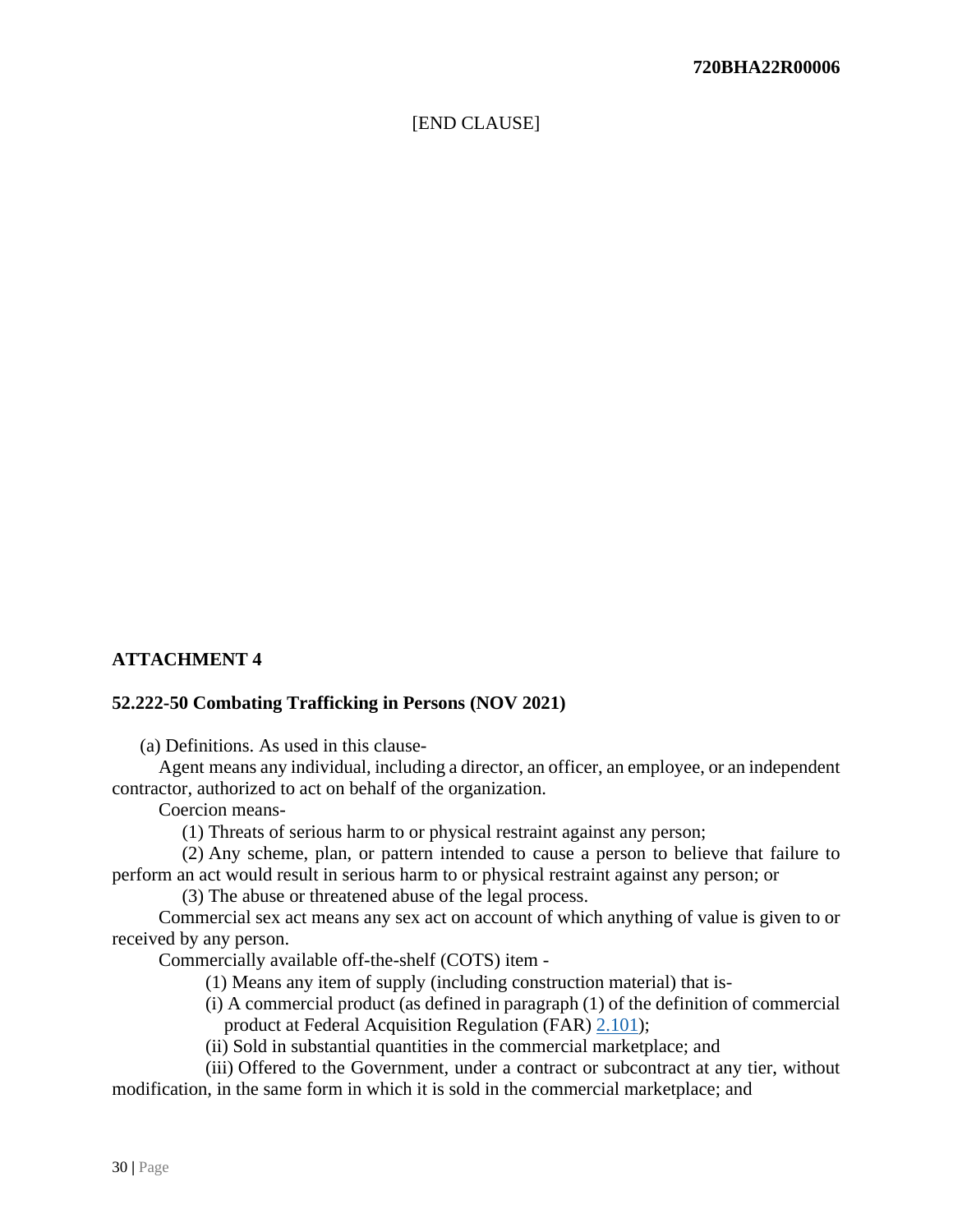(2) Does not include bulk cargo, as defined in  $46$  U.S.C.  $40102(4)$ , such as agricultural products and petroleum products.

 Debt bondag*e* means the status or condition of a debtor arising from a pledge by the debtor of his or her personal services or of those of a person under his or her control as a security for debt, if the value of those services as reasonably assessed is not applied toward the liquidation of the debt or the length and nature of those services are not respectively limited and defined.

 Employee means an employee of the Contractor directly engaged in the performance of work under the contract who has other than a minimal impact or involvement in contract performance.

Forced Labor means knowingly providing or obtaining the labor or services of a person-

 (1) By threats of serious harm to, or physical restraint against, that person or another person;

 (2) By means of any scheme, plan, or pattern intended to cause the person to believe that, if the person did not perform such labor or services, that person or another person would suffer serious harm or physical restraint; or

(3) By means of the abuse or threatened abuse of law or the legal process.

Involuntary servitude includes a condition of servitude induced by means of-

 (1) Any scheme, plan, or pattern intended to cause a person to believe that, if the person did not enter into or continue in such conditions, that person or another person would suffer serious harm or physical restraint; or

(2) The abuse or threatened abuse of the legal process.

 Recruitment fees means fees of any type, including charges, costs, assessments, or other financial obligations, that are associated with the recruiting process, regardless of the time, manner, or location of imposition or collection of the fee.

 (1) Recruitment fees include, but are not limited to, the following fees (when they are associated with the recruiting process) for-

 (i) Soliciting, identifying, considering, interviewing, referring, retaining, transferring, selecting, training, providing orientation to, skills testing, recommending, or placing employees or potential employees;

(ii) Advertising

(iii) Obtaining permanent or temporary labor certification, including any associated

fees;

(iv) Processing applications and petitions;

(v) Acquiring visas, including any associated fees;

 (vi) Acquiring photographs and identity or immigration documents, such as passports, including any associated fees;

 (vii) Accessing the job opportunity, including required medical examinations and immunizations; background, reference, and security clearance checks and examinations; and additional certifications;

(viii) An employer's recruiters, agents or attorneys, or other notary or legal fees;

 (ix) Language interpretation or translation, arranging for or accompanying on travel, or providing other advice to employees or potential employees;

 (x) Government-mandated fees, such as border crossing fees, levies, or worker welfare funds;

(xi) Transportation and subsistence costs-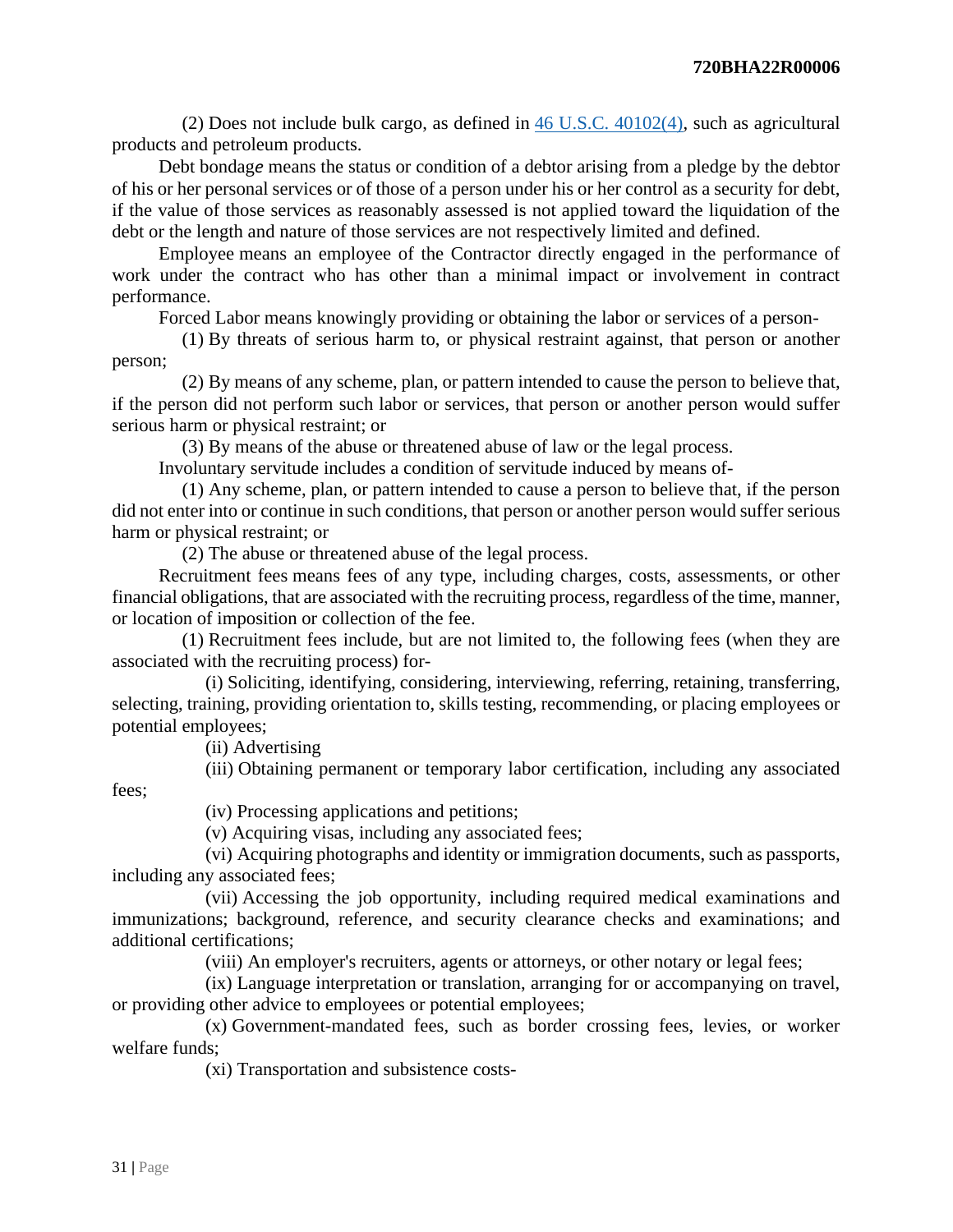(A) While in transit, including, but not limited to, airfare or costs of other modes of transportation, terminal fees, and travel taxes associated with travel from the country of origin to the country of performance and the return journey upon the end of employment; and

(B) From the airport or disembarkation point to the worksite;

(xii) Security deposits, bonds, and insurance; and

(xiii) Equipment charges.

 (2) A recruitment fee, as described in the introductory text of this definition, is a recruitment fee, regardless of whether the payment is-

(i) Paid in property or money;

(ii) Deducted from wages;

(iii) Paid back in wage or benefit concessions;

(iv) Paid back as a kickback, bribe, in-kind payment, free labor, tip, or tribute; or

 (v) Collected by an employer or a third party, whether licensed or unlicensed, including, but not limited to-

(A) Agents;

(B) Labor brokers;

(C) Recruiters;

(D) Staffing firms (including private employment and placement firms);

(E) Subsidiaries/affiliates of the employer;

(F) Any agent or employee of such entities; and

(G) Subcontractors at all tiers.

Severe forms of trafficking in persons means-

 (1) Sex trafficking in which a commercial sex act is induced by force, fraud, or coercion, or in which the person induced to perform such act has not attained 18 years of age; or

 (2) The recruitment, harboring, transportation, provision, or obtaining of a person for labor or services, through the use of force, fraud, or coercion for the purpose of subjection to involuntary servitude, peonage, debt bondage, or slavery.

 "Sex trafficking" means the recruitment, harboring, transportation, provision, or obtaining of a person for the purpose of a commercial sex act.

 Subcontract means any contract entered into by a subcontractor to furnish supplies or services for performance of a prime contract or a subcontract.

 Subcontractor means any supplier, distributor, vendor, or firm that furnishes supplies or services to or for a prime contractor or another subcontractor.

United States means the 50 States, the District of Columbia, and outlying areas.

 (b) Policy*.* The United States Government has adopted a policy prohibiting trafficking in persons including the trafficking-related activities of this clause. Contractors, contractor employees, and their agents shall not-

 (1) Engage in severe forms of trafficking in persons during the period of performance of the contract;

(2) Procure commercial sex acts during the period of performance of the contract;

(3) Use forced labor in the performance of the contract;

 (4) Destroy, conceal, confiscate, or otherwise deny access by an employee to the employee's identity or immigration documents, such as passports or drivers' licenses, regardless of issuing authority;

(5)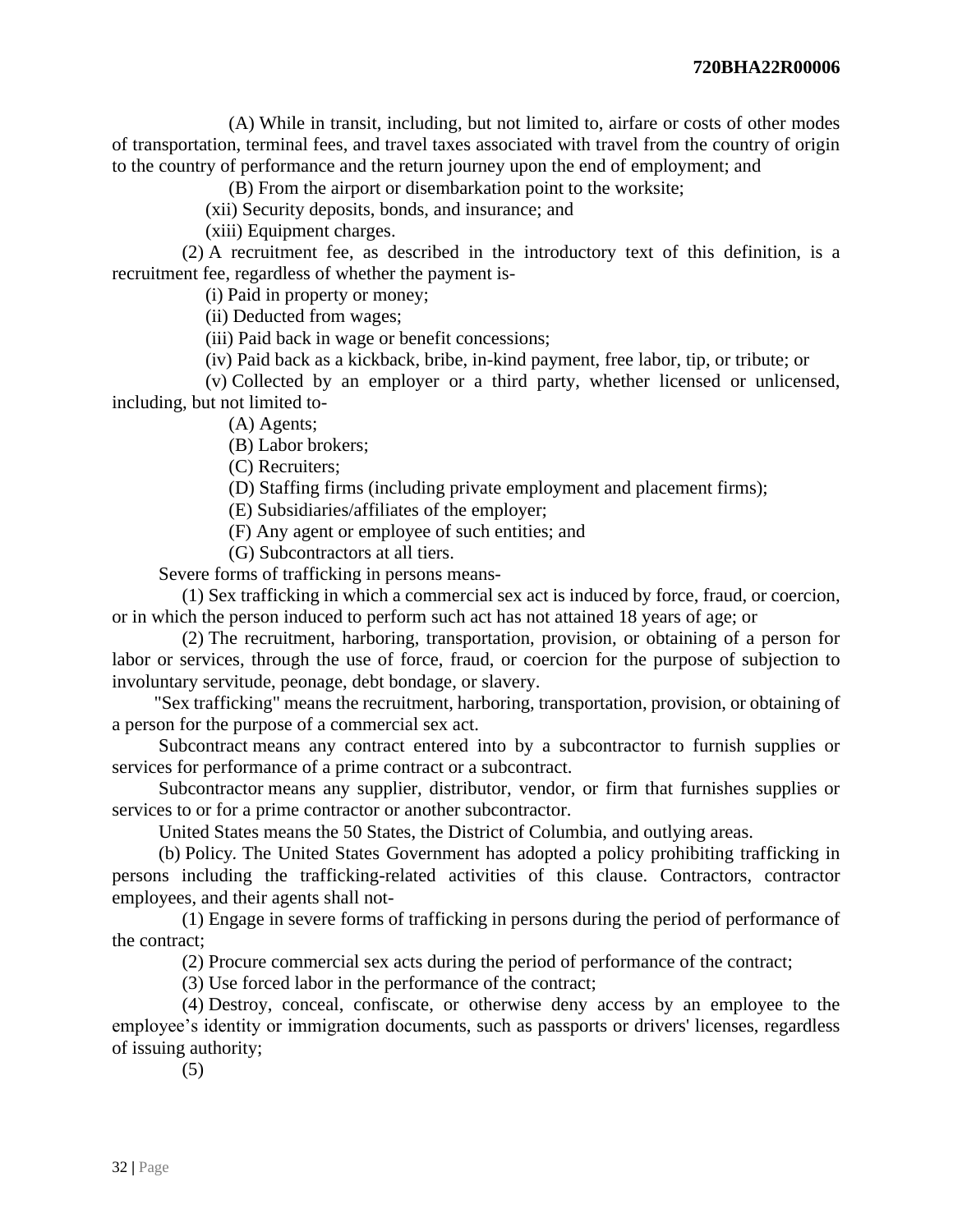**720BHA22R00006**

(i) Use misleading or fraudulent practices during the recruitment of employees or offering of employment, such as failing to disclose, in a format and language understood by the employee or potential employee, basic information or making material misrepresentations during the recruitment of employees regarding the key terms and conditions of employment, including wages and fringe benefits, the location of work, the living conditions, housing and associated costs (if employer or agent provided or arranged), any significant costs to be charged to the employee or potential employee, and, if applicable, the hazardous nature of the work;

 (ii) Use recruiters that do not comply with local labor laws of the country in which the recruiting takes place;

(6) Charge employees or potential employees recruitment fees;

(7)

(i) Fail to provide return transportation or pay for the cost of return transportation upon the end of employment-

 (A) For an employee who is not a national of the country in which the work is taking place and who was brought into that country for the purpose of working on a U.S. Government contract or subcontract (for portions of contracts performed outside the United States); or

 (B) For an employee who is not a United States national and who was brought into the United States for the purpose of working on a U.S. Government contract or subcontract, if the payment of such costs is required under existing temporary worker programs or pursuant to a written agreement with the employee (for portions of contracts performed inside the United States); except that-

(ii) The requirements of paragraphs  $(b)(7)(i)$  of this clause shall not apply to an employee who is-

 (A) Legally permitted to remain in the country of employment and who chooses to do so; or

 (B) Exempted by an authorized official of the contracting agency from the requirement to provide return transportation or pay for the cost of return transportation;

(iii) The requirements of paragraph  $(b)(7)(i)$  of this clause are modified for a victim of trafficking in persons who is seeking victim services or legal redress in the country of employment, or for a witness in an enforcement action related to trafficking in persons. The contractor shall provide the return transportation or pay the cost of return transportation in a way that does not obstruct the victim services, legal redress, or witness activity. For example, the contractor shall not only offer return transportation to a witness at a time when the witness is still needed to testify. This paragraph does not apply when the exemptions at paragraph  $(b)(7)(ii)$  of this clause apply.

 (8) Provide or arrange housing that fails to meet the host country housing and safety standards; or

 (9) If required by law or contract, fail to provide an employment contract, recruitment agreement, or other required work document in writing. Such written work document shall be in a language the employee understands. If the employee must relocate to perform the work, the work document shall be provided to the employee at least five days prior to the employee relocating. The employee's work document shall include, but is not limited to, details about work description, wages, prohibition on charging recruitment fees, work location(s), living accommodations and associated costs, time off, roundtrip transportation arrangements, grievance process, and the content of applicable laws and regulations that prohibit trafficking in persons.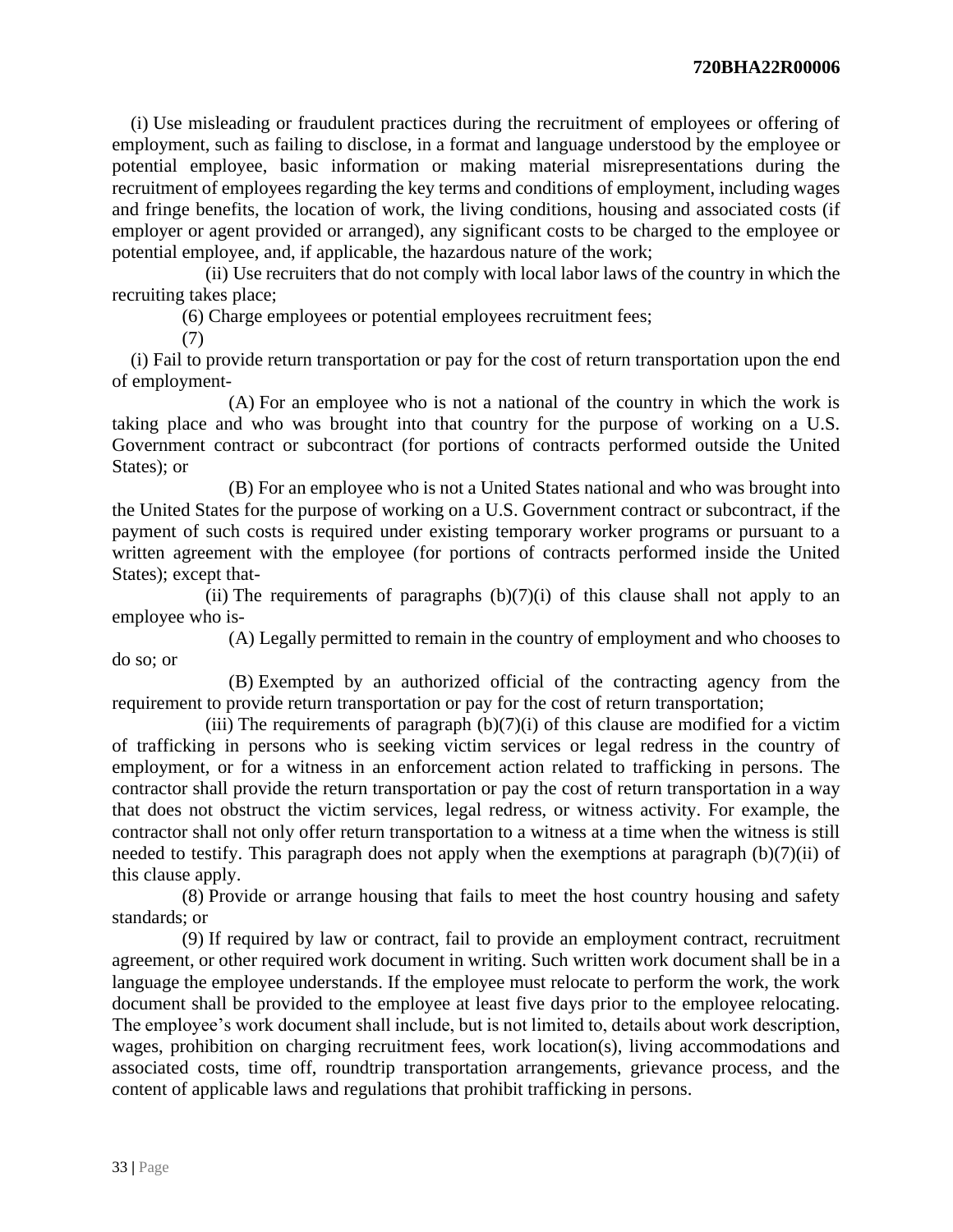(c) Contractor requirements. The Contractor shall-

(1) Notify its employees and agents of-

 (i) The United States Government's policy prohibiting trafficking in persons, described in paragraph (b) of this clause; and

 (ii) The actions that will be taken against employees or agents for violations of this policy. Such actions for employees may include, but are not limited to, removal from the contract, reduction in benefits, or termination of employment; and

 (2) Take appropriate action, up to and including termination, against employees, agents, or subcontractors that violate the policy in paragraph (b) of this clause.

(d) Notification.

(1) The Contractor shall inform the Contracting Officer and the agency Inspector General immediately of-

 (i) Any credible information it receives from any source (including host country law enforcement) that alleges a Contractor employee, subcontractor, subcontractor employee, or their agent has engaged in conduct that violates the policy in paragraph (b) of this clause (see also [18](http://uscode.house.gov/browse.xhtml;jsessionid=114A3287C7B3359E597506A31FC855B3)  [U.S.C. 1351,](http://uscode.house.gov/browse.xhtml;jsessionid=114A3287C7B3359E597506A31FC855B3) Fraud in Foreign Labor Contracting, and  $52.203-13(b)(3)(i)(A)$  $52.203-13(b)(3)(i)(A)$ , if that clause is included in the solicitation or contract, which requires disclosure to the agency Office of the Inspector General when the Contractor has credible evidence of fraud); and

 (ii) Any actions taken against a Contractor employee, subcontractor, subcontractor employee, or their agent pursuant to this clause.

 (2) If the allegation may be associated with more than one contract, the Contractor shall inform the contracting officer for the contract with the highest dollar value.

 (e) Remedies. In addition to other remedies available to the Government, the Contractor's failure to comply with the requirements of paragraphs  $(c)$ ,  $(d)$ ,  $(g)$ ,  $(h)$ , or  $(i)$  of this clause may result in-

 (1) Requiring the Contractor to remove a Contractor employee or employees from the performance of the contract;

(2) Requiring the Contractor to terminate a subcontract;

 (3) Suspension of contract payments until the Contractor has taken appropriate remedial action;

 (4) Loss of award fee, consistent with the award fee plan, for the performance period in which the Government determined Contractor non-compliance;

(5) Declining to exercise available options under the contract;

 (6) Termination of the contract for default or cause, in accordance with the termination clause of this contract; or

(7) Suspension or debarment.

 (f) Mitigating and aggravating factors. When determining remedies, the Contracting Officer may consider the following:

 (1) Mitigating factors. The Contractor had a Trafficking in Persons compliance plan or an awareness program at the time of the violation, was in compliance with the plan, and has taken appropriate remedial actions for the violation, that may include reparation to victims for such violations.

 (2) Aggravating factors. The Contractor failed to abate an alleged violation or enforce the requirements of a compliance plan, when directed by the Contracting Officer to do so.

(g) Full cooperation.

(1) The Contractor shall, at a minimum-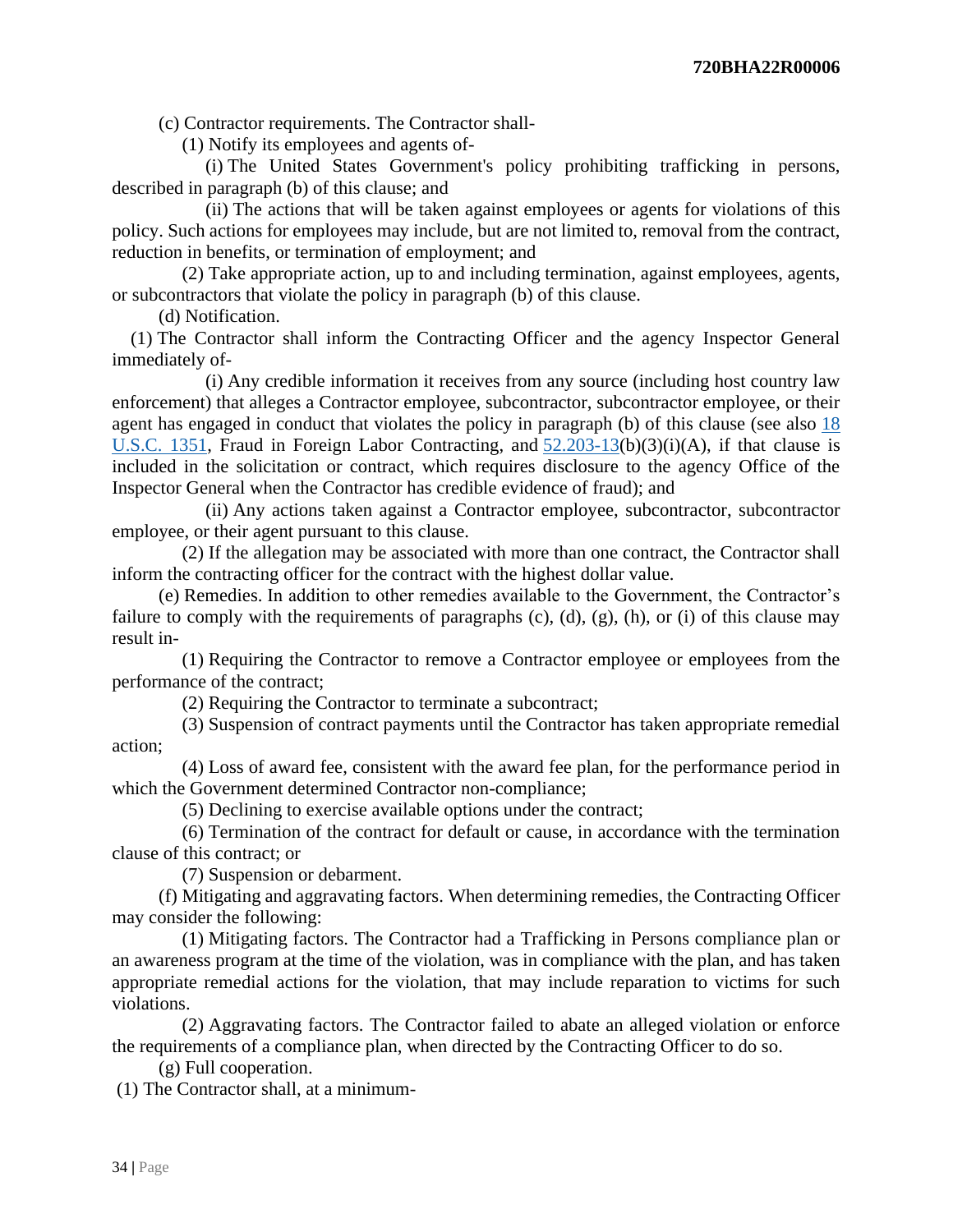(i) Disclose to the agency Inspector General information sufficient to identify the nature and extent of an offense and the individuals responsible for the conduct;

 (ii) Provide timely and complete responses to Government auditors' and investigators' requests for documents;

 (iii) Cooperate fully in providing reasonable access to its facilities and staff (both inside and outside the U.S.) to allow contracting agencies and other responsible Federal agencies to conduct audits, investigations, or other actions to ascertain compliance with the Trafficking Victims Protection Act of 2000 [\(22 U.S.C. chapter 78\)](http://uscode.house.gov/browse.xhtml;jsessionid=114A3287C7B3359E597506A31FC855B3), E.O. 13627, or any other applicable law or regulation establishing restrictions on trafficking in persons, the procurement of commercial sex acts, or the use of forced labor; and

 (iv) Protect all employees suspected of being victims of or witnesses to prohibited activities, prior to returning to the country from which the employee was recruited, and shall not prevent or hinder the ability of these employees from cooperating fully with Government authorities.

 (2) The requirement for full cooperation does not foreclose any Contractor rights arising in law, the FAR, or the terms of the contract. It does not-

 (i) Require the Contractor to waive its attorney-client privilege or the protections afforded by the attorney work product doctrine;

 (ii) Require any officer, director, owner, employee, or agent of the Contractor, including a sole proprietor, to waive his or her attorney client privilege or Fifth Amendment rights; or

(iii) Restrict the Contractor from-

(A) Conducting an internal investigation; or

 (B) Defending a proceeding or dispute arising under the contract or related to a potential or disclosed violation.

(h) Compliance plan.

(1) This paragraph (h) applies to any portion of the contract that-

 (i) Is for supplies, other than commercially available off-the-shelf items, acquired outside the United States, or services to be performed outside the United States; and

(ii) Has an estimated value that exceeds \$550,000.

 (2) The Contractor shall maintain a compliance plan during the performance of the contract that is appropriate-

(i) To the size and complexity of the contract; and

 (ii) To the nature and scope of the activities to be performed for the Government, including the number of non-United States citizens expected to be employed and the risk that the contract or subcontract will involve services or supplies susceptible to trafficking in persons.

 (3) Minimum requirements. The compliance plan must include, at a minimum, the following:

 (i) An awareness program to inform contractor employees about the Government's policy prohibiting trafficking-related activities described in paragraph (b) of this clause, the activities prohibited, and the actions that will be taken against the employee for violations. Additional information about Trafficking in Persons and examples of awareness programs can be found at the website for the Department of State's Office to Monitor and Combat Trafficking in Persons at [http://www.state.gov/j/tip/.](http://www.state.gov/j/tip/)

 (ii) A process for employees to report, without fear of retaliation, activity inconsistent with the policy prohibiting trafficking in persons, including a means to make available to all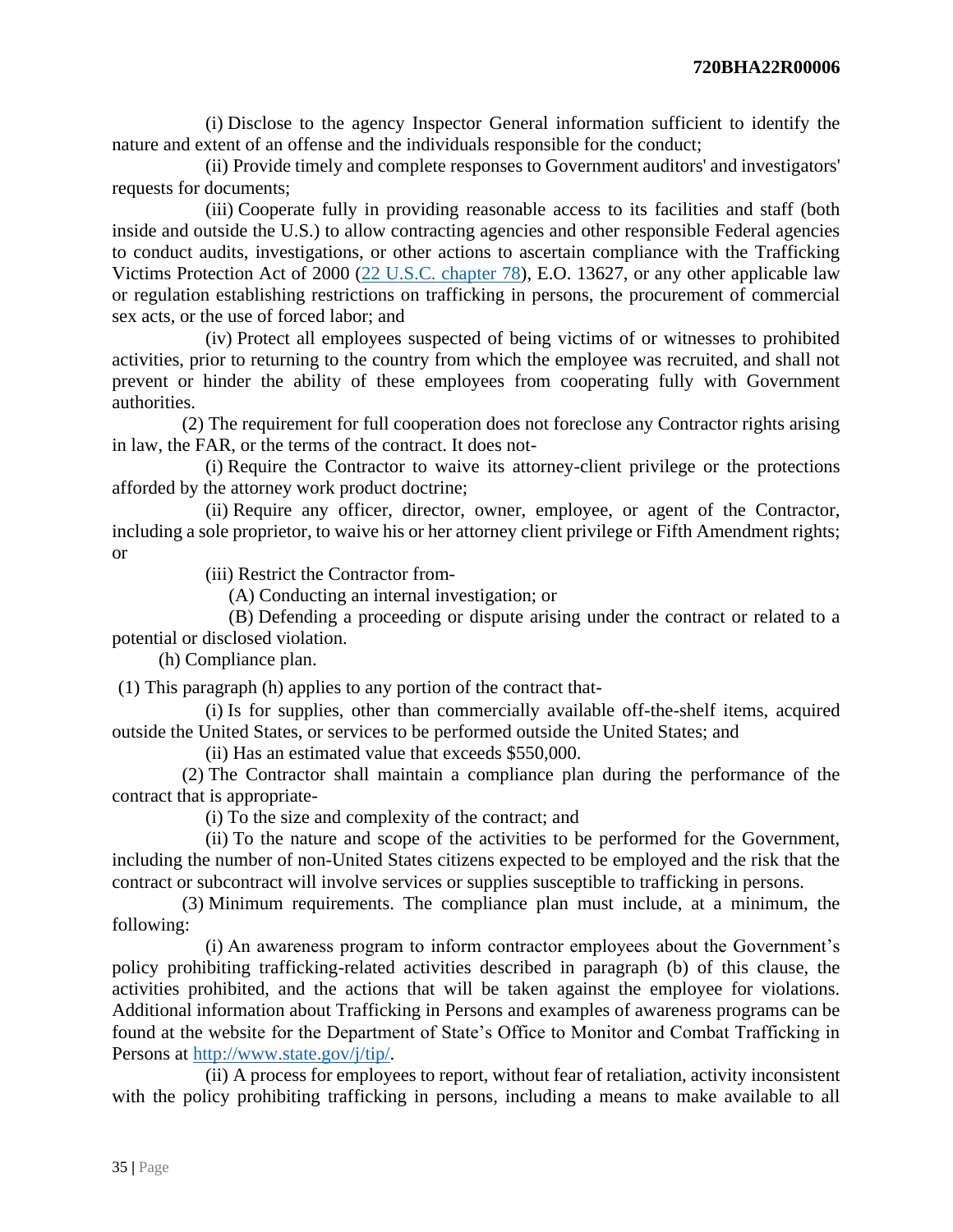employees the hotline phone number of the Global Human Trafficking Hotline at 1-844-888-FREE and its email address at [help@befree.org.](mailto:help@befree.org)

 (iii) A recruitment and wage plan that only permits the use of recruitment companies with trained employees, prohibits charging recruitment fees to the employees or potential employees and ensures that wages meet applicable host-country legal requirements or explains any variance.

 (iv) A housing plan, if the Contractor or subcontractor intends to provide or arrange housing, that ensures that the housing meets host-country housing and safety standards.

 (v) Procedures to prevent agents and subcontractors at any tier and at any dollar value from engaging in trafficking in persons (including activities in paragraph (b) of this clause) and to monitor, detect, and terminate any agents, subcontracts, or subcontractor employees that have engaged in such activities.

(4) Posting.

(i) The Contractor shall post the relevant contents of the compliance plan, no later than the initiation of contract performance, at the workplace (unless the work is to be performed in the field or not in a fixed location) and on the Contractor's Web site (if one is maintained). If posting at the workplace or on the Web site is impracticable, the Contractor shall provide the relevant contents of the compliance plan to each worker in writing.

 (ii) The Contractor shall provide the compliance plan to the Contracting Officer upon request.

 (5) Certification. Annually after receiving an award, the Contractor shall submit a certification to the Contracting Officer that-

 (i) It has implemented a compliance plan to prevent any prohibited activities identified at paragraph (b) of this clause and to monitor, detect, and terminate any agent, subcontract or subcontractor employee engaging in prohibited activities; and

(ii) After having conducted due diligence, either-

 (A) To the best of the Contractor's knowledge and belief, neither it nor any of its agents, subcontractors, or their agents is engaged in any such activities; or

 (B) If abuses relating to any of the prohibited activities identified in paragraph (b) of this clause have been found, the Contractor or subcontractor has taken the appropriate remedial and referral actions.

(i) Subcontracts.

(1) The Contractor shall include the substance of this clause, including this paragraph (i), in all subcontracts and in all contracts with agents. The requirements in paragraph (h) of this clause apply only to any portion of the subcontract that-

 (i) Is for supplies, other than commercially available off-the-shelf items, acquired outside the United States, or services to be performed outside the United States; and

(ii) Has an estimated value that exceeds \$550,000.

 (2) If any subcontractor is required by this clause to submit a certification, the Contractor shall require submission prior to the award of the subcontract and annually thereafter. The certification shall cover the items in paragraph (h)(5) of this clause.

(End of Clause)